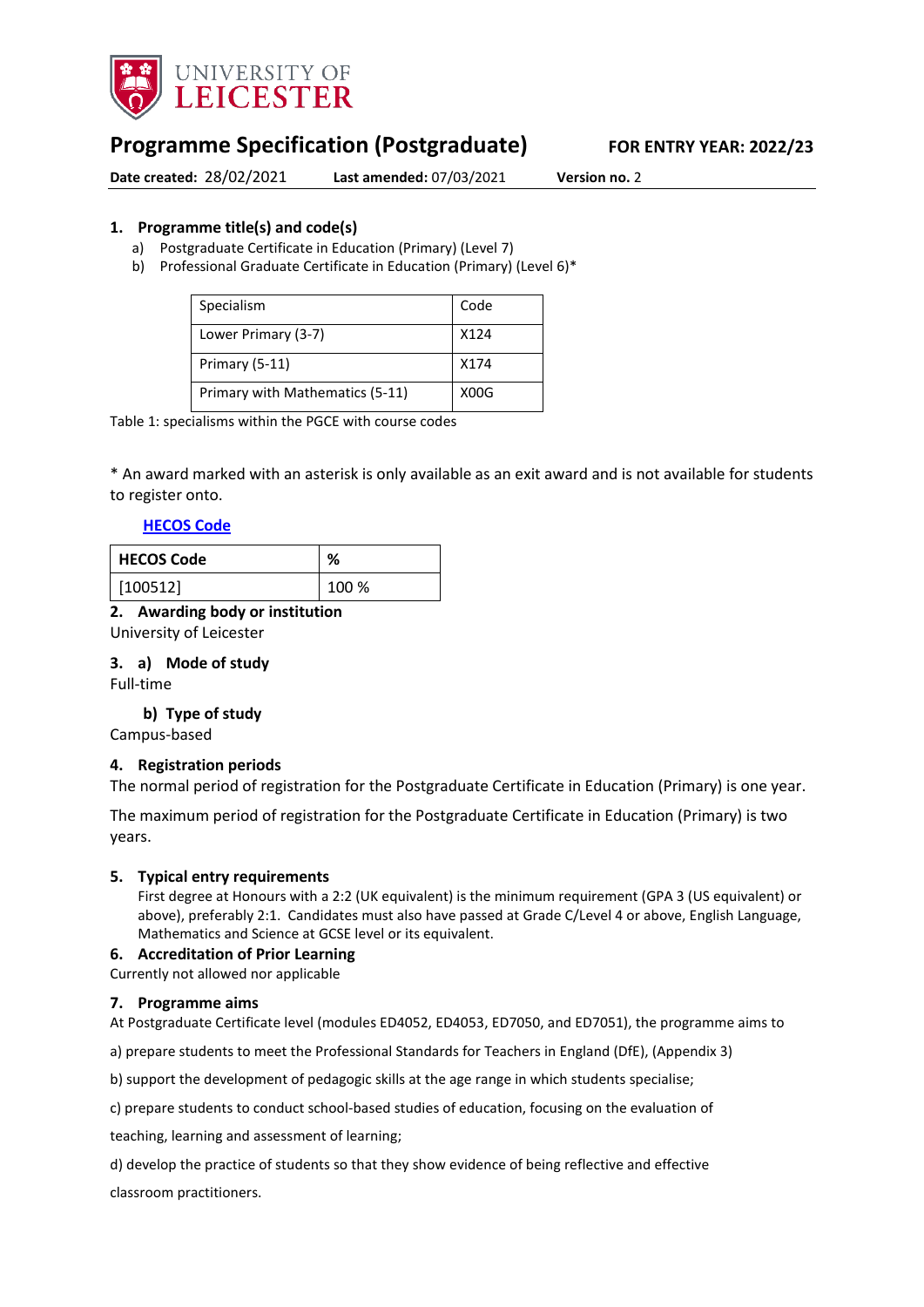e) develop a critical understanding of pedagogic theory and the implications for practice;

f) develop skills of research and analysis to be applied to the study of primary education.

At Professional Graduate Certificate level, (modules ED4052, ED4053, ED4050, ED4051) the programme aims from a) through d) apply but not e) and f).

### **Students will be enabled to:**

- Develop an understanding of educational theories
- Appreciate the relationship between theory and practice in teaching
- Evaluate the use and management of learning resources, including ICT, for learners within their phase of education
- Understand the various elements of the planning, monitoring and evaluation cycle as applied to teaching
- Understand how to carry out and present small-scale research on the topic of effective teaching.

### **8. Reference points used to inform the programme specification**

- QAA Benchmarking Statement
- Framework for Higher Education Qualifications (FHEQ)
- UK Quality Code for Higher Education
- [University Learning Strategy](https://www2.le.ac.uk/offices/sas2/quality/learnteach)
- **[University Assessment Strategy](https://www2.le.ac.uk/offices/sas2/quality/learnteach)**
- University of Leicester Periodic Developmental Review Report
- External Examiners' reports (annual)
- United Nations Education for Sustainable Development Goals
- Student Destinations Data
- Primary PGCE management committee
- Primary PGCE Partnership Management Group
- Primary PGCE programme manager
- Ofsted inspection framework
- University of Leicester Periodic Developmental Review Report
- External Examiners' reports
- (Department for Education) (Professional QTS Standards for Teachers in England) matching the programme specification to the DfE standards is a requirement for recognition as an initial teacher education provider.
- University Employability Strategy

### **9. Programme Outcomes**

Unless otherwise stated, programme outcomes apply to all awards specified in [1.](#page-0-0) Programme title(s).

### **Discipline specific knowledge and competencies**

i) Knowledge

| <b>Intended Learning</b><br><b>Outcomes</b>                                                                                                                        | <b>Teaching and Learning Methods</b> | <b>How Demonstrated?</b> |
|--------------------------------------------------------------------------------------------------------------------------------------------------------------------|--------------------------------------|--------------------------|
| Meet the requirements of DfE<br>Standard 3: this is a pre-<br>requisite for the award of the<br><b>PGCE: Demonstrate good</b><br>subject & curriculum<br>knowledge |                                      |                          |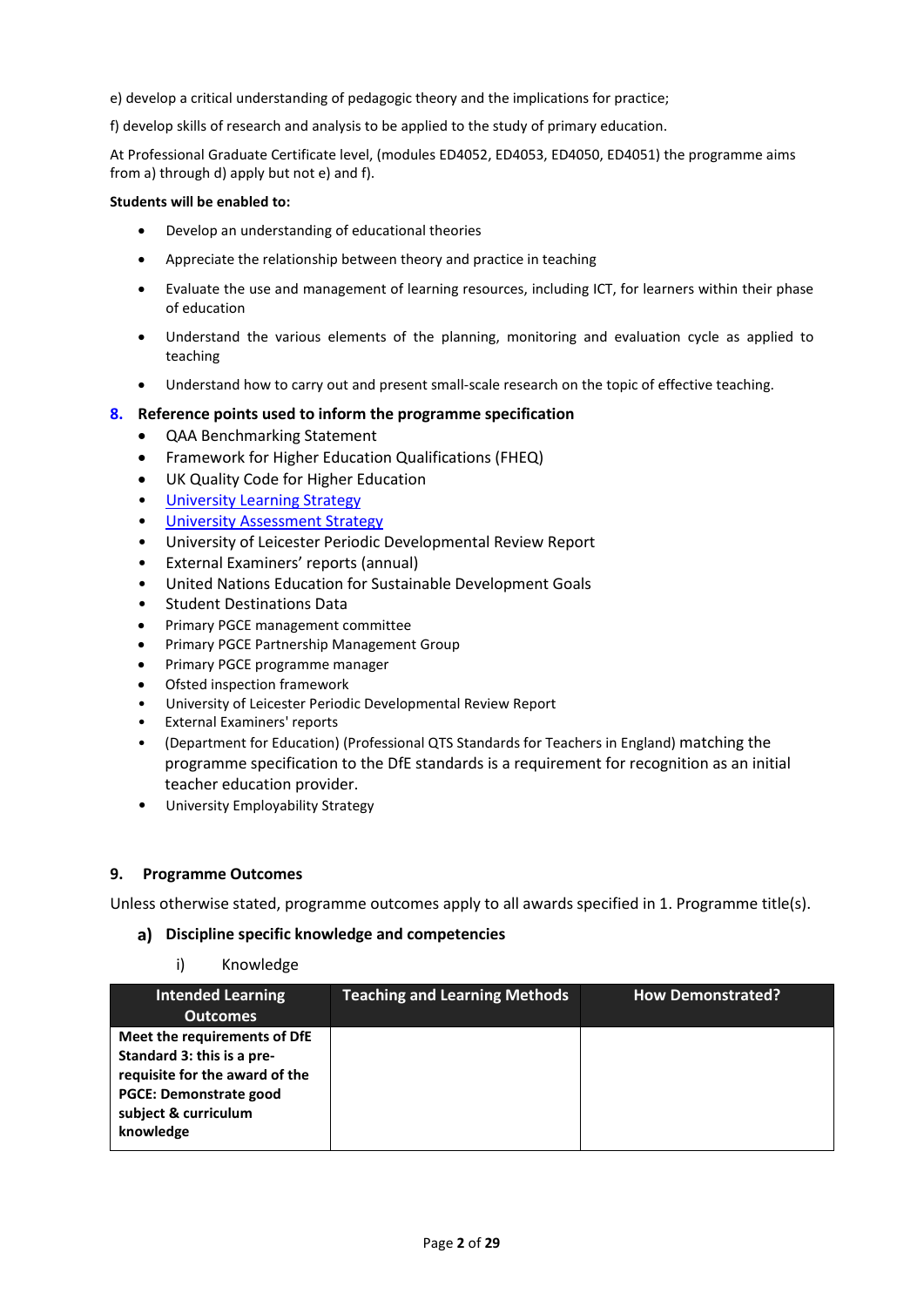| <b>Intended Learning</b><br><b>Outcomes</b>                          | <b>Teaching and Learning Methods</b>      | <b>How Demonstrated?</b>                                                                      |
|----------------------------------------------------------------------|-------------------------------------------|-----------------------------------------------------------------------------------------------|
| have a secure knowledge of the                                       | Lectures                                  | Subject knowledge tasks                                                                       |
| relevant subject(s) & curriculum<br>areas, foster & maintain pupils' | <b>Tutorials</b>                          | Formative audits of subject                                                                   |
| interest in the subject, &                                           | <b>Seminars</b>                           | knowledge                                                                                     |
| address misunderstandings                                            | Directed reading                          | Presentations                                                                                 |
|                                                                      | Online learning                           | School File(s)/Teaching Practice files<br>(e-portfolio) containing observations               |
|                                                                      | Independent research                      | of classroom performance, records                                                             |
|                                                                      | Self-managed study                        | of professional dialogues with expert<br>colleagues (school-based) and                        |
|                                                                      | Guided analysis of documents              | directed professional activities.                                                             |
|                                                                      | School placement and teaching<br>practice | Mid-point and End of Teaching<br><b>Practice Reports</b>                                      |
|                                                                      |                                           | Modules ED4050/4051 or<br>ED7050/7051 assignments                                             |
|                                                                      |                                           | Module 7435 assignment for<br>additional 30 credits.                                          |
| demonstrate a critical                                               | Lectures                                  | Subject knowledge tasks                                                                       |
| understanding of developments<br>in the subject & curriculum         | <b>Tutorials</b>                          | Formative audits of subject                                                                   |
| areas, & promote the value of                                        | <b>Seminars</b>                           | knowledge                                                                                     |
| scholarship                                                          | Directed reading                          | Presentations                                                                                 |
|                                                                      | Online learning                           | School File(s)/Teaching Practice files<br>(e-portfolio) containing observations               |
|                                                                      | Independent research                      | of classroom performance, records                                                             |
|                                                                      | Self-managed study                        | of professional dialogues with expert<br>colleagues (school-based) and                        |
|                                                                      | Guided analysis of documents              | directed professional activities.                                                             |
|                                                                      | School placement and teaching<br>practice | Teaching practice observations, with<br>reflections logged e.g. in teaching<br>practice files |
|                                                                      |                                           | Mid-point and End of Teaching<br><b>Practice Reports</b>                                      |
|                                                                      |                                           | Modules ED4050/4051 or<br>ED7050/7051 assignments                                             |
|                                                                      |                                           | Module 7435 assignment for<br>additional 30 credits.                                          |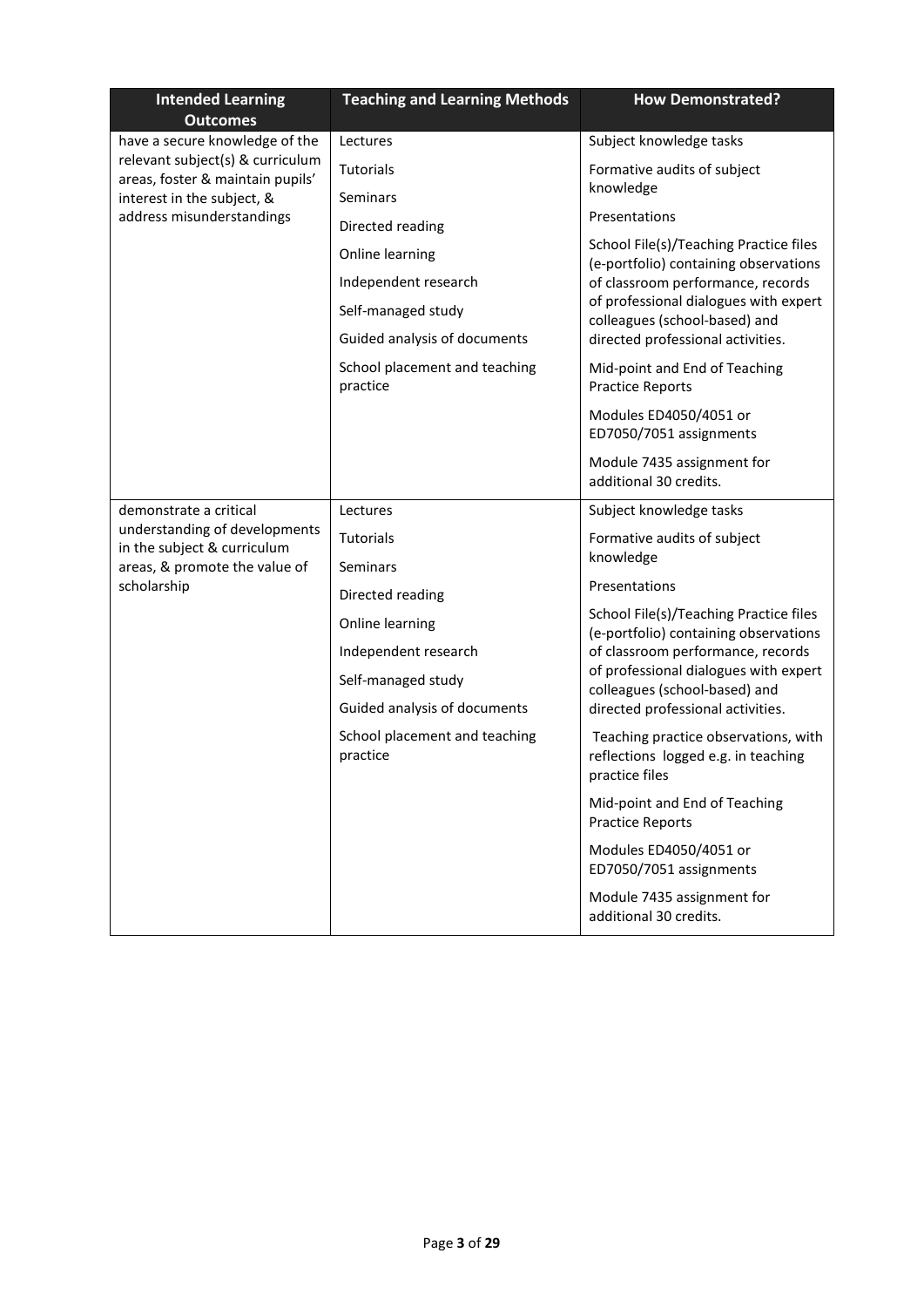| <b>Intended Learning</b>                                    | <b>Teaching and Learning Methods</b>      | <b>How Demonstrated?</b>                                                                      |
|-------------------------------------------------------------|-------------------------------------------|-----------------------------------------------------------------------------------------------|
| <b>Outcomes</b><br>demonstrate an understanding             | Lectures                                  | Subject knowledge tasks                                                                       |
| of & take responsibility for<br>promoting high standards of | <b>Tutorials</b>                          | Formative audits of subject                                                                   |
| literacy, articulacy & the correct                          | <b>Seminars</b>                           | knowledge                                                                                     |
| use of standard English,<br>whatever the teacher's          | Directed reading                          | Presentations                                                                                 |
| specialist subject                                          | Online learning                           | School File(s)/Teaching Practice files<br>(e-portfolio) containing observations               |
|                                                             | Independent research                      | of classroom performance, records                                                             |
|                                                             | Self-managed study                        | of professional dialogues with expert<br>colleagues (school-based) and                        |
|                                                             | Guided analysis of documents              | directed professional activities.                                                             |
|                                                             | School placement and teaching<br>practice | Mid-point and End of Teaching<br><b>Practice Reports</b>                                      |
|                                                             |                                           | Teaching practice observations, with<br>reflections logged e.g. in teaching<br>practice files |
|                                                             |                                           | Modules ED4050/4051 or<br>ED7050/7051 assignments                                             |
|                                                             |                                           | Module 7435 assignment for<br>additional 30 credits.                                          |
| if teaching early reading,                                  | Lectures                                  | Subject knowledge tasks                                                                       |
| demonstrate a clear<br>understanding of systematic          | <b>Tutorials</b>                          | Formative audits of subject                                                                   |
| synthetic phonics                                           | <b>Seminars</b>                           | knowledge                                                                                     |
|                                                             | Directed reading                          | Presentations                                                                                 |
|                                                             | Online learning                           | School File(s)/Teaching Practice files<br>(e-portfolio) containing observations               |
|                                                             | Independent research                      | of classroom performance, records                                                             |
|                                                             | Self-managed study                        | of professional dialogues with expert<br>colleagues (school-based) and                        |
|                                                             | Guided analysis of documents              | directed professional activities.                                                             |
|                                                             | School placement and teaching<br>practice | Teaching practice observations, with<br>reflections logged e.g. in teaching<br>practice files |
|                                                             |                                           | Mid-point and End of Teaching<br><b>Practice Reports</b>                                      |
|                                                             |                                           |                                                                                               |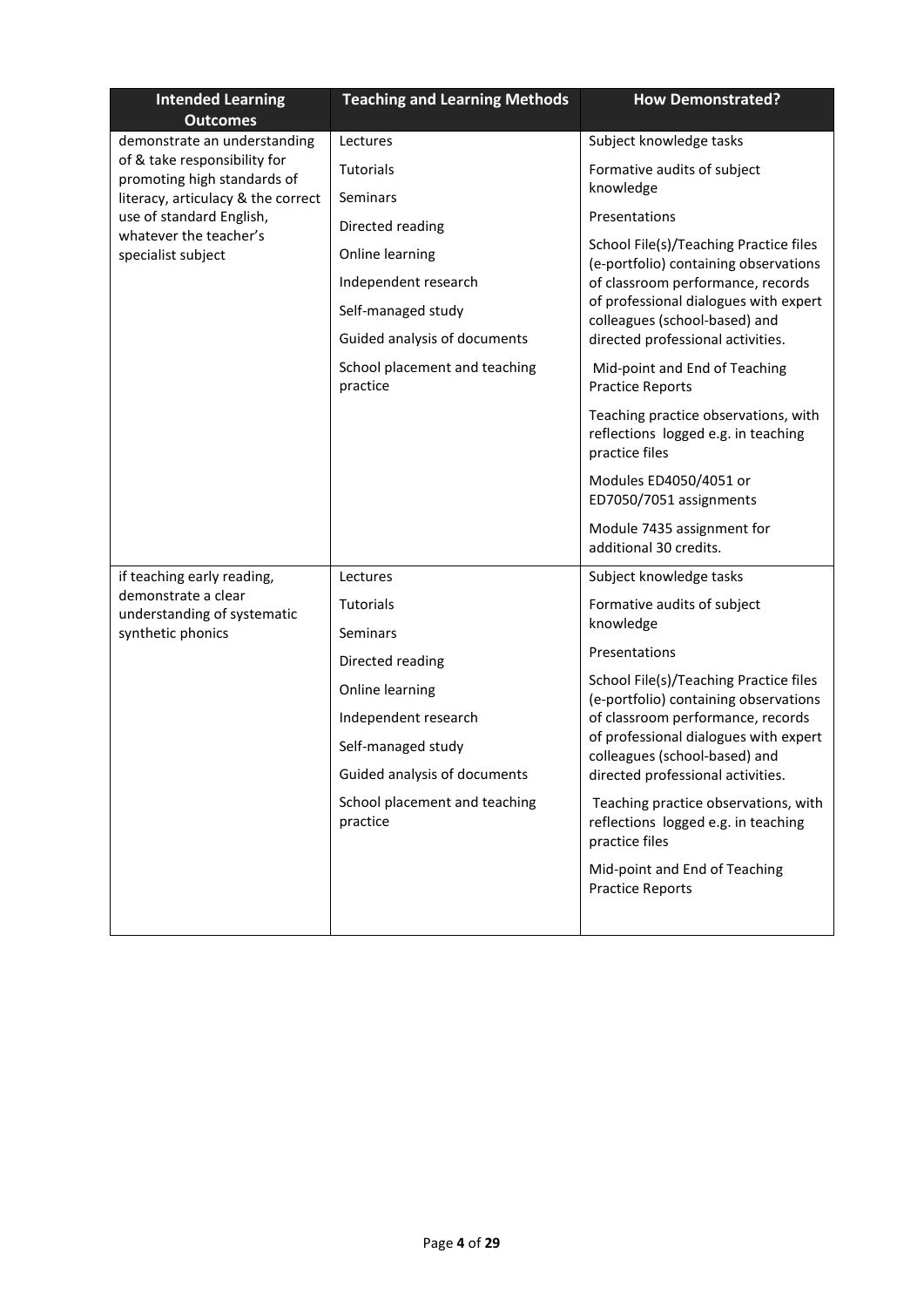| <b>Intended Learning</b><br><b>Outcomes</b>                                                                                                       | <b>Teaching and Learning Methods</b>      | <b>How Demonstrated?</b>                                                                      |
|---------------------------------------------------------------------------------------------------------------------------------------------------|-------------------------------------------|-----------------------------------------------------------------------------------------------|
| if teaching early mathematics,                                                                                                                    | Lectures                                  | Subject knowledge tasks                                                                       |
| demonstrate a clear<br>understanding of appropriate                                                                                               | <b>Tutorials</b>                          | Formative audits of subject                                                                   |
| teaching strategies.                                                                                                                              | <b>Seminars</b>                           | knowledge                                                                                     |
|                                                                                                                                                   | Directed reading                          | Presentations                                                                                 |
|                                                                                                                                                   | Online learning                           | School File(s)/Teaching Practice files<br>(e-portfolio) containing observations               |
|                                                                                                                                                   | Independent research                      | of classroom performance, records                                                             |
|                                                                                                                                                   | Self-managed study                        | of professional dialogues with expert<br>colleagues (school-based) and                        |
|                                                                                                                                                   | Guided analysis of documents              | directed professional activities.                                                             |
|                                                                                                                                                   | School placement and teaching<br>practice | Teaching practice observations, with<br>reflections logged e.g. in teaching<br>practice files |
|                                                                                                                                                   |                                           | Mid-point and End of Teaching<br><b>Practice Reports</b>                                      |
|                                                                                                                                                   | Directed reading                          | School File(s)/Teaching Practice files                                                        |
| Identify key trends in current<br>and developing policy and<br>practice and reflect on how<br>these impact on their practice<br>in the classroom. | Online learning                           | (e-portfolio) containing observations<br>of classroom performance, records                    |
|                                                                                                                                                   | Independent research                      | of professional dialogues with expert                                                         |
|                                                                                                                                                   | Self-managed study                        | colleagues (school-based) and<br>directed professional activities.                            |
|                                                                                                                                                   | Guided analysis of documents              | Module 7435 assignment for                                                                    |
|                                                                                                                                                   | School placement and teaching<br>practice | additional 30 credits.                                                                        |

## ii) Concepts

| <b>Intended Learning</b><br><b>Outcomes</b>                              | <b>Teaching and Learning Methods</b> | <b>How Demonstrated?</b> |
|--------------------------------------------------------------------------|--------------------------------------|--------------------------|
| Meet the requirements of DfE<br>Standards 1 and 2:                       |                                      |                          |
| 1 Set high expectations which<br>inspire, motivate & challenge<br>pupils |                                      |                          |
| 2 Promote good progress &<br>outcomes by pupils                          |                                      |                          |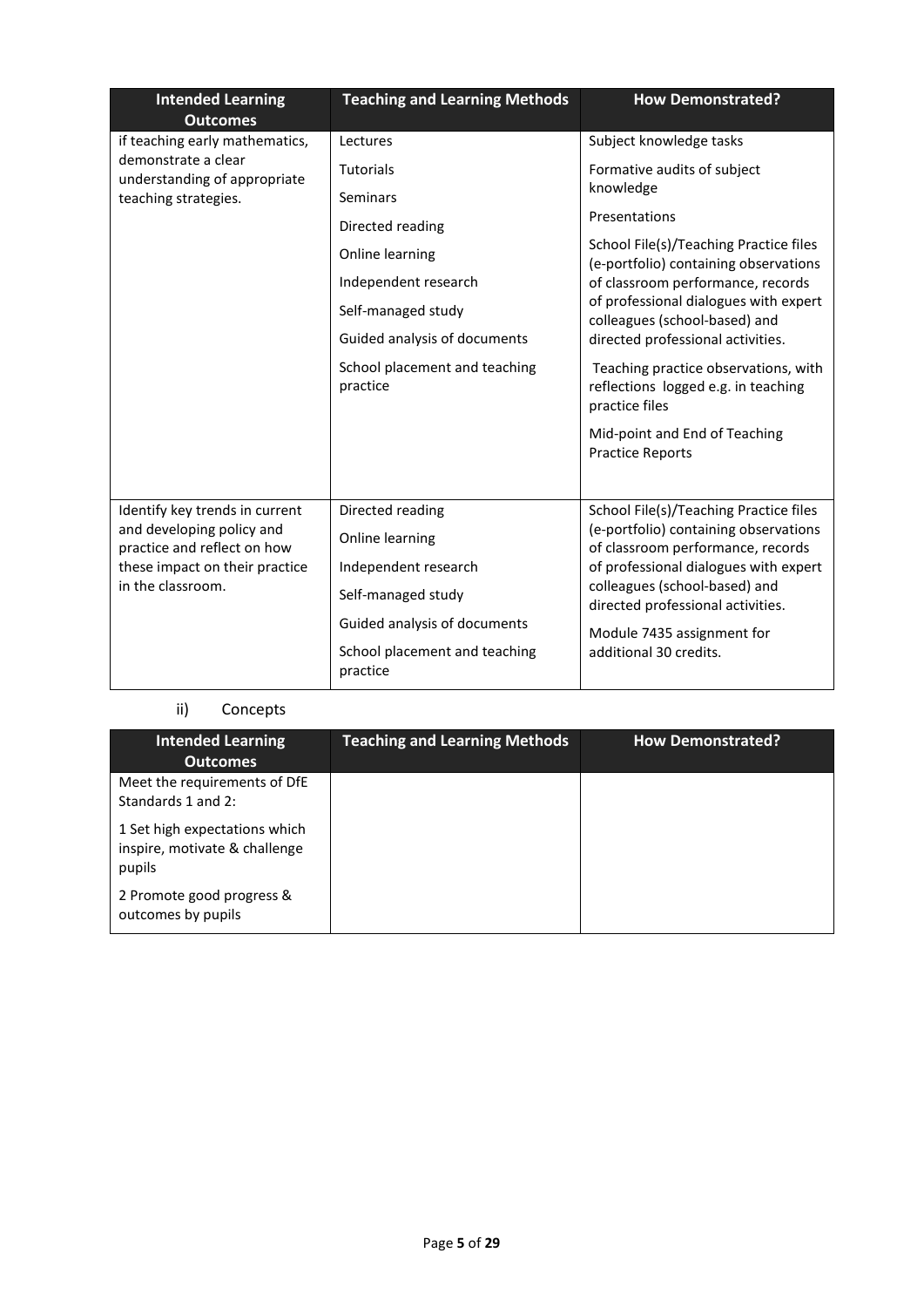| <b>Intended Learning</b><br><b>Outcomes</b>                                                                | <b>Teaching and Learning Methods</b>                      | <b>How Demonstrated?</b>                                                                                                                                                                                                            |
|------------------------------------------------------------------------------------------------------------|-----------------------------------------------------------|-------------------------------------------------------------------------------------------------------------------------------------------------------------------------------------------------------------------------------------|
| establish a safe & stimulating<br>environment for pupils, rooted<br>in mutual respect                      | Seminars<br>School placement and teaching practice        | School File(s)/Teaching Practice files<br>(e-portfolio) containing observations<br>of classroom performance, records<br>of professional dialogues with expert<br>colleagues (school-based) and<br>directed professional activities. |
|                                                                                                            |                                                           | End of teaching placement<br>assessments by school-based<br>mentors and university tutors<br>formally recorded in end of Teaching<br>Placement Report Form.                                                                         |
|                                                                                                            |                                                           | Modules ED4050/4051 or<br>ED7050/7051 assignments                                                                                                                                                                                   |
|                                                                                                            |                                                           | Module 7435 assignment for<br>additional 30 credits.                                                                                                                                                                                |
| set goals that stretch &<br>challenge pupils of all<br>backgrounds, abilities &<br>dispositions            | <b>Seminars</b><br>School placement and teaching practice | School File(s)/Teaching Practice files<br>(e-portfolio) containing observations<br>of classroom performance, records<br>of professional dialogues with expert<br>colleagues (school-based) and<br>directed professional activities. |
|                                                                                                            |                                                           | Teaching practice observations, with<br>reflections logged e.g. in teaching<br>practice files                                                                                                                                       |
|                                                                                                            |                                                           | End of teaching placement<br>assessments by school-based<br>mentors and university tutors<br>formally recorded in end of Teaching<br>Placement Report Form.                                                                         |
|                                                                                                            |                                                           | Modules ED4050/4051 or<br>ED7050/7051 assignments                                                                                                                                                                                   |
| demonstrate consistently the<br>positive attitudes, values &<br>behaviour which are expected<br>of pupils. | Seminars<br>School placement and teaching practice        | School File(s)/Teaching Practice files<br>(e-portfolio) containing observations<br>of classroom performance, records<br>of professional dialogues with expert<br>colleagues (school-based) and<br>directed professional activities. |
|                                                                                                            |                                                           | Teaching practice observations, with<br>reflections logged e.g. in teaching<br>practice files                                                                                                                                       |
|                                                                                                            |                                                           | End of teaching placement<br>assessments by school-based<br>mentors and university tutors<br>formally recorded in end of Teaching<br>Placement Report Form.                                                                         |
|                                                                                                            |                                                           | Modules ED4050/4051 or<br>ED7050/7051 assignments                                                                                                                                                                                   |
|                                                                                                            |                                                           | Module 7435 assignment for<br>additional 30 credits.                                                                                                                                                                                |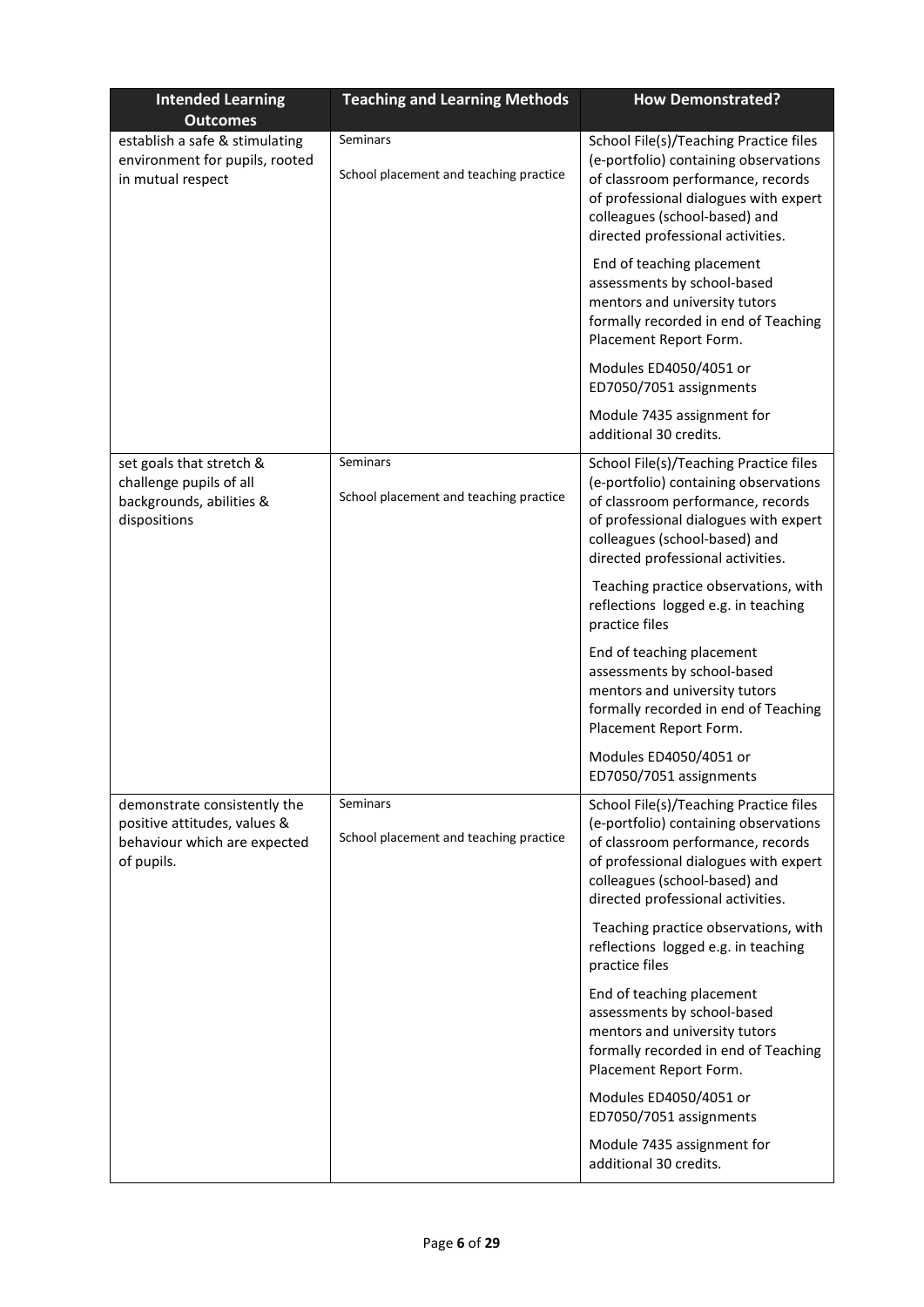| <b>Intended Learning</b>                                                                          | <b>Teaching and Learning Methods</b>                                                                  | <b>How Demonstrated?</b>                                                                                                                                                                                                                                                                                                                                                                                                                                                                                                                                                                                         |
|---------------------------------------------------------------------------------------------------|-------------------------------------------------------------------------------------------------------|------------------------------------------------------------------------------------------------------------------------------------------------------------------------------------------------------------------------------------------------------------------------------------------------------------------------------------------------------------------------------------------------------------------------------------------------------------------------------------------------------------------------------------------------------------------------------------------------------------------|
| <b>Outcomes</b>                                                                                   |                                                                                                       |                                                                                                                                                                                                                                                                                                                                                                                                                                                                                                                                                                                                                  |
| be accountable for pupils'<br>attainment, progress &<br>outcomes                                  | <b>Seminars</b><br>Self-directed study<br>Directed tasks<br>School placement and teaching<br>practice | School File(s)/Teaching Practice files<br>(e-portfolio) containing observations<br>of classroom performance, records<br>of professional dialogues with expert<br>colleagues (school-based) and<br>directed professional activities.                                                                                                                                                                                                                                                                                                                                                                              |
|                                                                                                   |                                                                                                       | Teaching practice observations, with<br>reflections logged e.g. in teaching<br>practice files                                                                                                                                                                                                                                                                                                                                                                                                                                                                                                                    |
|                                                                                                   |                                                                                                       | End of teaching placement<br>assessments by school-based<br>mentors and university tutors<br>formally recorded in end of Teaching<br>Placement Report Form.                                                                                                                                                                                                                                                                                                                                                                                                                                                      |
|                                                                                                   |                                                                                                       | Modules ED4050/4051 or<br>ED7050/7051 assignments                                                                                                                                                                                                                                                                                                                                                                                                                                                                                                                                                                |
|                                                                                                   |                                                                                                       | Module 7435 assignment for<br>additional 30 credits.                                                                                                                                                                                                                                                                                                                                                                                                                                                                                                                                                             |
| be aware of pupils' capabilities<br>& their prior knowledge, & plan<br>teaching to build on these | Seminars<br>Self-directed study<br>Directed tasks<br>School placement and teaching<br>practice        | School File(s)/Teaching Practice files<br>(e-portfolio) containing observations<br>of classroom performance, records<br>of professional dialogues with expert<br>colleagues (school-based) and<br>directed professional activities.<br>Teaching practice observations, with<br>reflections logged e.g. in teaching<br>practice files<br>End of teaching placement<br>assessments by school-based<br>mentors and university tutors<br>formally recorded in end of Teaching<br>Placement Report Form.<br>Modules ED4050/4051 or<br>ED7050/7051 assignments<br>Module 7435 assignment for<br>additional 30 credits. |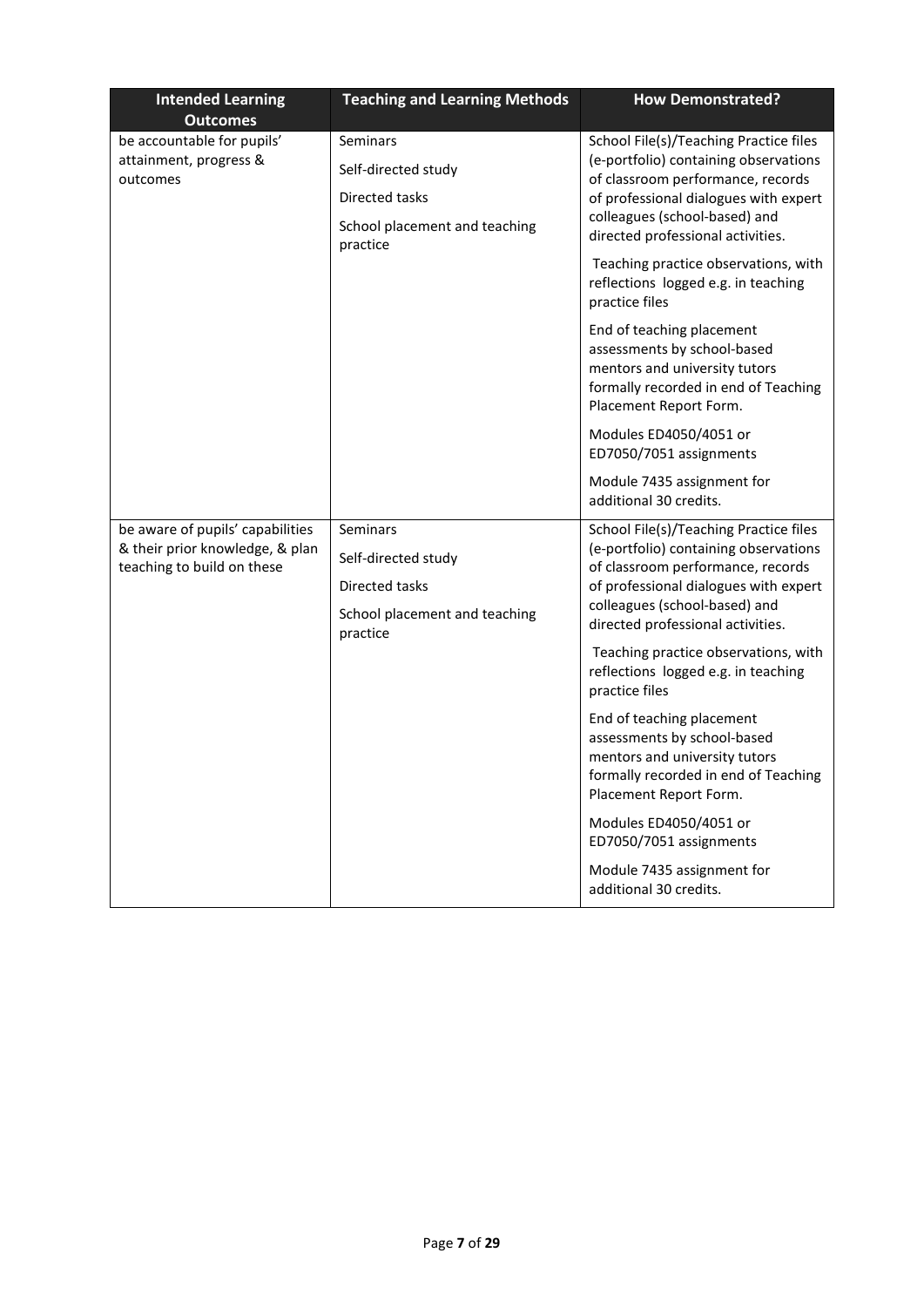| <b>Intended Learning</b>                                                                          | <b>Teaching and Learning Methods</b>                                                                  | <b>How Demonstrated?</b>                                                                                                                                                                                                                                                                                                                                                                                                                                                                                                      |
|---------------------------------------------------------------------------------------------------|-------------------------------------------------------------------------------------------------------|-------------------------------------------------------------------------------------------------------------------------------------------------------------------------------------------------------------------------------------------------------------------------------------------------------------------------------------------------------------------------------------------------------------------------------------------------------------------------------------------------------------------------------|
| <b>Outcomes</b>                                                                                   |                                                                                                       |                                                                                                                                                                                                                                                                                                                                                                                                                                                                                                                               |
| guide pupils to reflect on the<br>progress they have made &<br>their emerging needs               | Seminars<br>Self-directed study<br>Directed tasks<br>School placement and teaching                    | School File(s)/Teaching Practice files<br>(e-portfolio) containing observations<br>of classroom performance, records<br>of professional dialogues with expert<br>colleagues (school-based) and                                                                                                                                                                                                                                                                                                                                |
|                                                                                                   | practice                                                                                              | directed professional activities.<br>Teaching practice observations, with<br>reflections logged e.g. in teaching<br>practice files                                                                                                                                                                                                                                                                                                                                                                                            |
|                                                                                                   |                                                                                                       | End of teaching placement<br>assessments by school-based<br>mentors and university tutors<br>formally recorded in end of Teaching<br>Placement Report Form.                                                                                                                                                                                                                                                                                                                                                                   |
|                                                                                                   |                                                                                                       | Modules ED4050/4051 or<br>ED7050/7051 assignments                                                                                                                                                                                                                                                                                                                                                                                                                                                                             |
|                                                                                                   |                                                                                                       | Module 7435 assignment for<br>additional 30 credits.                                                                                                                                                                                                                                                                                                                                                                                                                                                                          |
| demonstrate knowledge &<br>understanding of how pupils<br>learn & how this impacts on<br>teaching | <b>Seminars</b><br>Self-directed study<br>Directed tasks<br>School placement and teaching<br>practice | School File(s)/Teaching Practice files<br>(e-portfolio) containing observations<br>of classroom performance, records<br>of professional dialogues with expert<br>colleagues (school-based) and<br>directed professional activities.<br>Teaching practice observations, with<br>reflections logged e.g. in teaching<br>practice files<br>End of teaching placement<br>assessments by school-based<br>mentors and university tutors<br>formally recorded in end of Teaching<br>Placement Report Form.<br>Modules ED4050/4051 or |
|                                                                                                   |                                                                                                       | ED7050/7051 assignments<br>Module 7435 assignment for<br>additional 30 credits.                                                                                                                                                                                                                                                                                                                                                                                                                                               |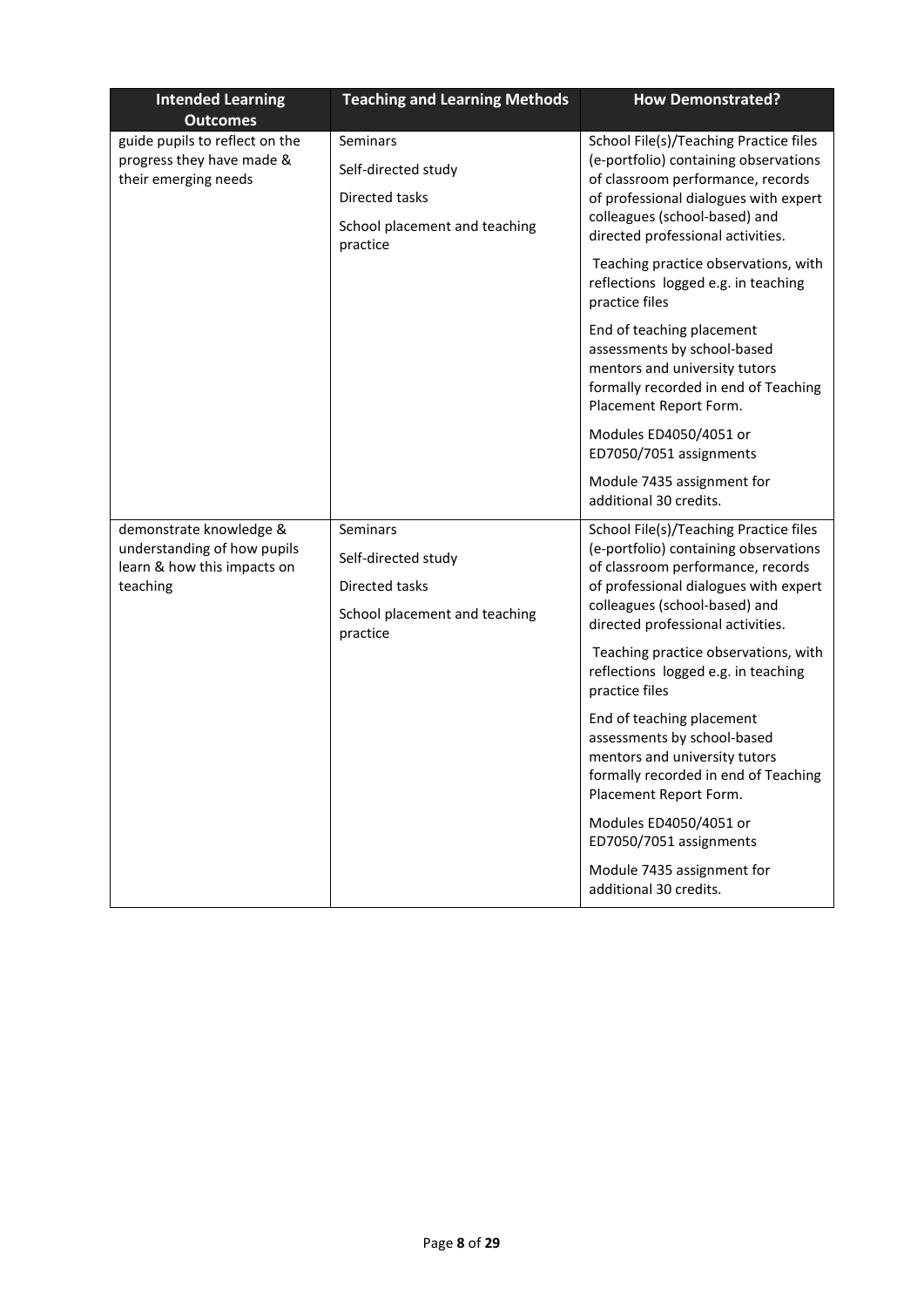| <b>Intended Learning</b><br><b>Outcomes</b>                 | <b>Teaching and Learning Methods</b>      | <b>How Demonstrated?</b>                                                                                                                                    |
|-------------------------------------------------------------|-------------------------------------------|-------------------------------------------------------------------------------------------------------------------------------------------------------------|
| encourage pupils to take a                                  | Seminars                                  | School File(s)/Teaching Practice files                                                                                                                      |
| responsible & conscientious<br>attitude to their own work & | Self-directed study                       | (e-portfolio) containing observations<br>of classroom performance, records                                                                                  |
| study                                                       | Directed tasks                            | of professional dialogues with expert                                                                                                                       |
|                                                             | School placement and teaching<br>practice | colleagues (school-based) and<br>directed professional activities.                                                                                          |
|                                                             |                                           | Teaching practice observations, with<br>reflections logged e.g. in teaching<br>practice files                                                               |
|                                                             |                                           | End of teaching placement<br>assessments by school-based<br>mentors and university tutors<br>formally recorded in end of Teaching<br>Placement Report Form. |
|                                                             |                                           | Modules ED4050/4051 or<br>ED7050/7051 assignments                                                                                                           |
|                                                             |                                           | Module 7435 assignment for<br>additional 30 credits.                                                                                                        |

## iii) Techniques

| <b>Intended Learning</b><br><b>Outcomes</b>                               | <b>Teaching and Learning Methods</b> | <b>How Demonstrated?</b>                                                 |
|---------------------------------------------------------------------------|--------------------------------------|--------------------------------------------------------------------------|
| Meet DfE Standards 5, 6 and 7:                                            |                                      |                                                                          |
| 5. Adapt teaching to respond to<br>the strengths & needs of all<br>pupils |                                      |                                                                          |
| 6 Make accurate & productive<br>use of assessment                         |                                      |                                                                          |
| 7 Manage behaviour effectively<br>to ensure safe learning<br>environment  |                                      |                                                                          |
| know when & how to                                                        | Lectures                             | School File(s)/Teaching Practice files                                   |
| differentiate, using effective<br>approaches                              | <b>Tutorials</b>                     | (e-portfolio) containing Mentor and<br>Visiting Tutor Observation sheets |
|                                                                           | Seminars                             | detailing observations of classroom                                      |
|                                                                           | Observations in schools              | performance, post-lesson<br>evaluations and progress meetings.           |
|                                                                           | Demonstrations                       | End of teaching placement                                                |
|                                                                           | Working with mentor                  | assessments by school-based                                              |
|                                                                           | Teaching practice                    | mentors and university tutors<br>formally recorded in an end of Phase    |
|                                                                           | Planning lessons, teaching and       | Report Form.                                                             |
|                                                                           | evaluating them                      | Modules ED4050/4051 or<br>ED7050/7051 assignments                        |
|                                                                           |                                      | Module 7435 assignment for<br>additional 30 credits.                     |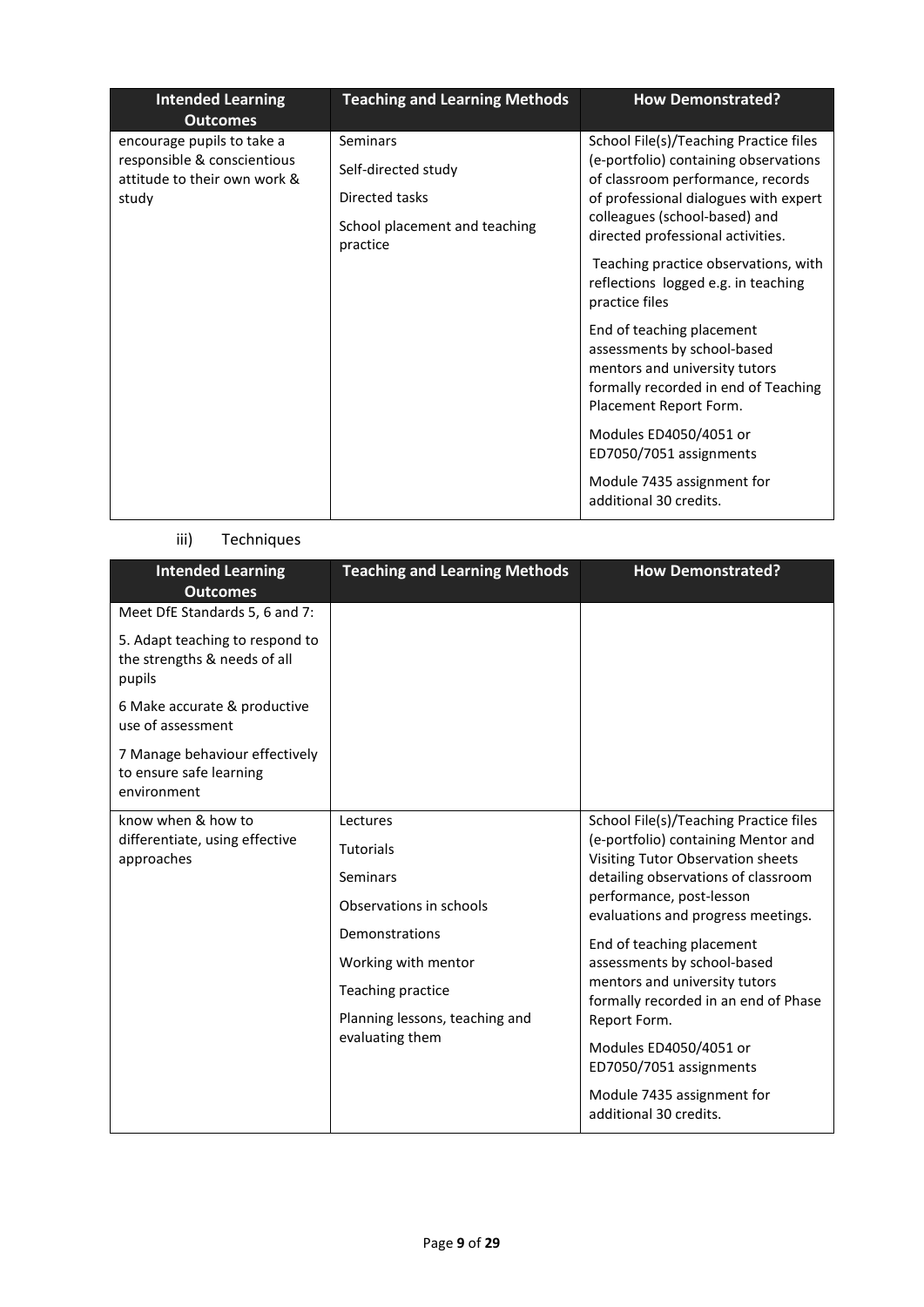| <b>Intended Learning</b><br><b>Outcomes</b>                                                                                                                                                             | <b>Teaching and Learning Methods</b>                                                                                                                                                          | <b>How Demonstrated?</b>                                                                                                                                                                                                                                                                                                                                                                                                                                                                                                |
|---------------------------------------------------------------------------------------------------------------------------------------------------------------------------------------------------------|-----------------------------------------------------------------------------------------------------------------------------------------------------------------------------------------------|-------------------------------------------------------------------------------------------------------------------------------------------------------------------------------------------------------------------------------------------------------------------------------------------------------------------------------------------------------------------------------------------------------------------------------------------------------------------------------------------------------------------------|
| have a secure understanding of<br>how a range of factors can<br>inhibit pupils' ability to learn, &<br>how best to overcome these                                                                       | Lectures<br><b>Tutorials</b><br><b>Seminars</b><br>Observations in schools<br>Demonstrations<br>Working with mentor<br>Teaching practice<br>Planning lessons, teaching and<br>evaluating them | School File(s)/Teaching Practice files<br>(e-portfolio) containing Mentor and<br>Visiting Tutor Observation sheets<br>detailing observations of classroom<br>performance, post-lesson<br>evaluations and progress meetings.<br>End of teaching placement<br>assessments by school-based<br>mentors and university tutors<br>formally recorded in an end of Phase<br>Report Form.<br>Modules ED4050/4051 or<br>ED7050/7051 assignments<br>Module 7435 assignment for                                                     |
| demonstrate an awareness of<br>the physical, social &<br>intellectual development of<br>children, & know how to adapt<br>teaching to support pupils'<br>education at different stages of<br>development | Lectures<br><b>Tutorials</b><br>Seminars<br>Observations in schools<br>Demonstrations<br>Working with mentor<br>Teaching practice<br>Planning lessons, teaching and<br>evaluating them        | additional 30 credits.<br>School File(s)/Teaching Practice files<br>(e-portfolio) containing Mentor and<br>Visiting Tutor Observation sheets<br>detailing observations of classroom<br>performance, post-lesson<br>evaluations and progress meetings.<br>End of teaching placement<br>assessments by school-based<br>mentors and university tutors<br>formally recorded in an end of Phase<br>Report Form.<br>Modules ED4050/4051 or<br>ED7050/7051 assignments<br>Module 7435 assignment for<br>additional 30 credits. |
| have a clear understanding of<br>pupil needs, including SEN, high<br>ability, EAL, with disabilities;<br>and be able to use & evaluate<br>teaching approaches to engage<br>& support.                   | Lectures<br>Tutorials<br>Seminars<br>Observations in schools<br>Demonstrations<br>Working with mentor<br>Teaching practice<br>Planning lessons, teaching and<br>evaluating them               | School File(s)/Teaching Practice files<br>(e-portfolio) containing Mentor and<br>Visiting Tutor Observation sheets<br>detailing observations of classroom<br>performance, post-lesson<br>evaluations and progress meetings.<br>End of teaching placement<br>assessments by school-based<br>mentors and university tutors<br>formally recorded in an end of Phase<br>Report Form.<br>Modules ED4050/4051 or<br>ED7050/7051 assignments<br>Module 7435 assignment for<br>additional 30 credits.                           |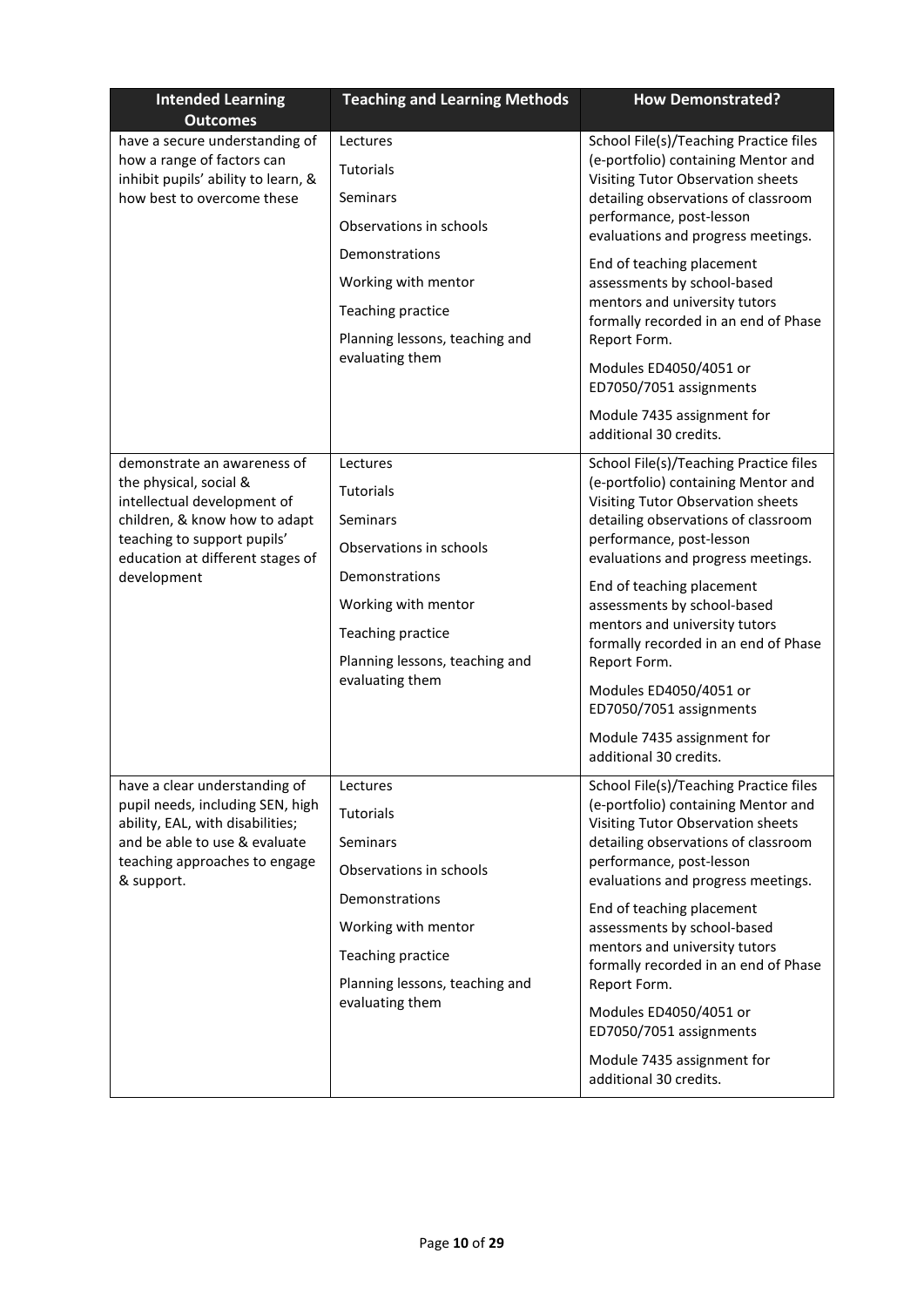| <b>Intended Learning</b><br><b>Outcomes</b>                                                                                   | <b>Teaching and Learning Methods</b>                                                                                                                                                   | <b>How Demonstrated?</b>                                                                                                                                                                                                                                                                                                                                                                                                                                                                                                |
|-------------------------------------------------------------------------------------------------------------------------------|----------------------------------------------------------------------------------------------------------------------------------------------------------------------------------------|-------------------------------------------------------------------------------------------------------------------------------------------------------------------------------------------------------------------------------------------------------------------------------------------------------------------------------------------------------------------------------------------------------------------------------------------------------------------------------------------------------------------------|
| know & understand how to assess<br>the relevant subject & curriculum<br>areas, including statutory<br>assessment requirements | Lectures<br>Tutorials<br>Seminars<br>Observations in schools<br>Demonstrations<br>Working with mentor<br>Teaching practice<br>Planning lessons, teaching and<br>evaluating them        | School File(s)/Teaching Practice files<br>(e-portfolio) containing Mentor and<br>Visiting Tutor Observation sheets<br>detailing observations of classroom<br>performance, post-lesson<br>evaluations and progress meetings.<br>End of teaching placement<br>assessments by school-based<br>mentors and university tutors<br>formally recorded in an end of Phase<br>Report Form.<br>Modules ED4050/4051 or<br>ED7050/7051 assignments<br>Module 7435 assignment for                                                     |
| make use of formative &<br>summative assessment                                                                               | Lectures<br><b>Tutorials</b><br>Seminars<br>Observations in schools<br>Demonstrations<br>Working with mentor<br>Teaching practice<br>Planning lessons, teaching and<br>evaluating them | additional 30 credits.<br>School File(s)/Teaching Practice files<br>(e-portfolio) containing Mentor and<br>Visiting Tutor Observation sheets<br>detailing observations of classroom<br>performance, post-lesson<br>evaluations and progress meetings.<br>End of teaching placement<br>assessments by school-based<br>mentors and university tutors<br>formally recorded in an end of Phase<br>Report Form.<br>Modules ED4050/4051 or<br>ED7050/7051 assignments<br>Module 7435 assignment for<br>additional 30 credits. |
| use relevant data to monitor<br>progress, set targets, plan<br>lessons                                                        | Lectures<br><b>Tutorials</b><br>Seminars<br>Observations in schools<br>Demonstrations<br>Working with mentor<br>Teaching practice<br>Planning lessons, teaching and<br>evaluating them | School File(s)/Teaching Practice files<br>(e-portfolio) containing Mentor and<br>Visiting Tutor Observation sheets<br>detailing observations of classroom<br>performance, post-lesson<br>evaluations and progress meetings.<br>End of teaching placement<br>assessments by school-based<br>mentors and university tutors<br>formally recorded in an end of Phase<br>Report Form.<br>Modules ED4050/4051 or<br>ED7050/7051 assignments<br>Module 7435 assignment for<br>additional 30 credits.                           |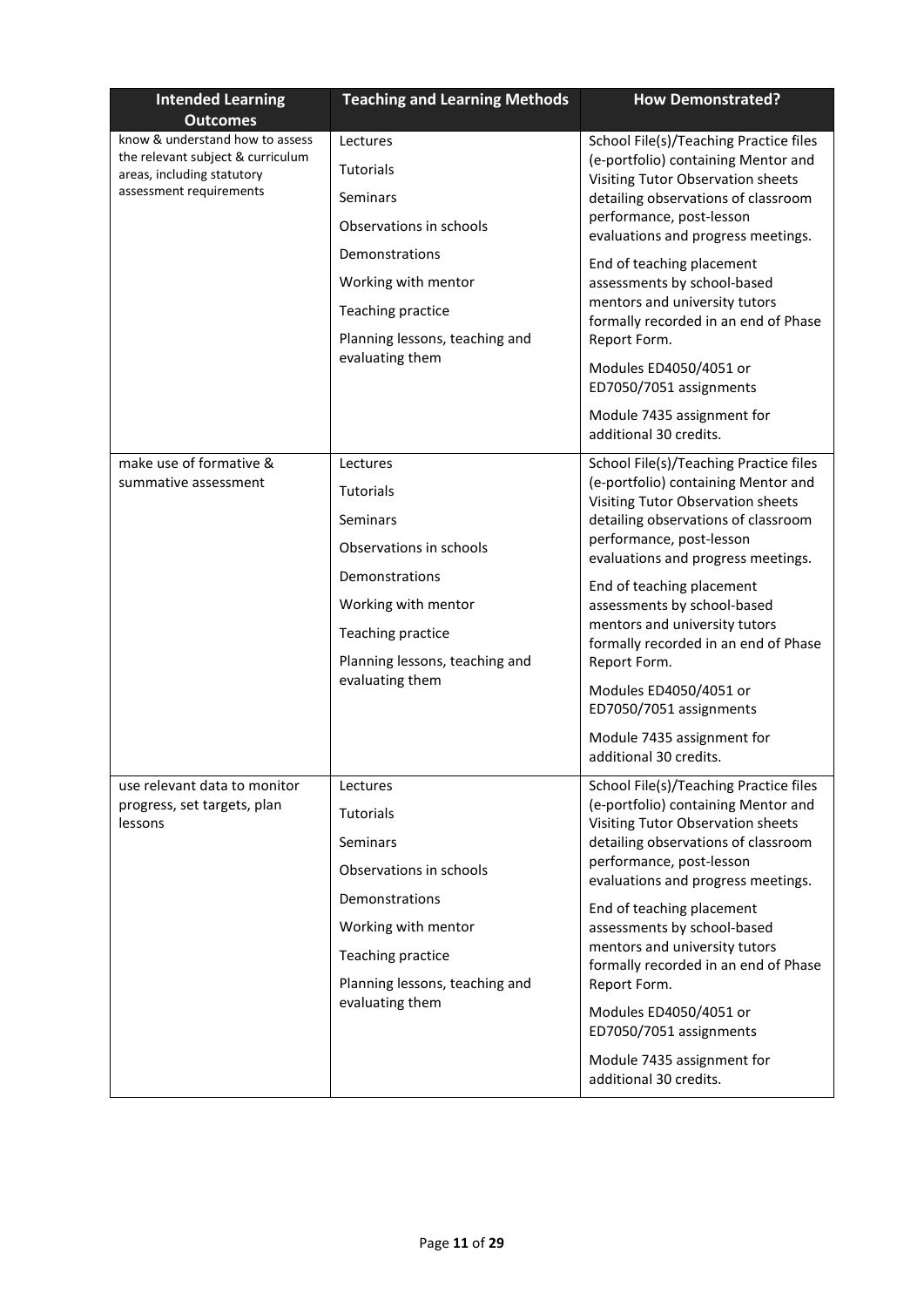| <b>Intended Learning</b><br><b>Outcomes</b>                        | <b>Teaching and Learning Methods</b>              | <b>How Demonstrated?</b>                                                                                                                                                                                                                     |
|--------------------------------------------------------------------|---------------------------------------------------|----------------------------------------------------------------------------------------------------------------------------------------------------------------------------------------------------------------------------------------------|
| give pupils regular oral and                                       | Lectures                                          | School File(s)/Teaching Practice files                                                                                                                                                                                                       |
| written feedback, & encourage<br>pupils to respond to the          | <b>Tutorials</b>                                  | (e-portfolio) containing Mentor and<br>Visiting Tutor Observation sheets                                                                                                                                                                     |
| feedback                                                           | Seminars                                          | detailing observations of classroom                                                                                                                                                                                                          |
|                                                                    | Observations in schools                           | performance, post-lesson<br>evaluations and progress meetings.                                                                                                                                                                               |
|                                                                    | Demonstrations                                    | End of teaching placement                                                                                                                                                                                                                    |
|                                                                    | Working with mentor                               | assessments by school-based                                                                                                                                                                                                                  |
|                                                                    | Teaching practice                                 | mentors and university tutors<br>formally recorded in an end of Phase                                                                                                                                                                        |
|                                                                    | Planning lessons, teaching and                    | Report Form.                                                                                                                                                                                                                                 |
|                                                                    | evaluating them                                   | Modules ED4050/4051 or<br>ED7050/7051 assignments                                                                                                                                                                                            |
|                                                                    |                                                   | Module 7435 assignment for<br>additional 30 credits.                                                                                                                                                                                         |
| have clear rules & routines for<br>behaviour in classrooms, & take | Lectures                                          | School File(s)/Teaching Practice files                                                                                                                                                                                                       |
| responsibility for promoting                                       | <b>Tutorials</b>                                  | (e-portfolio) containing Mentor and<br>Visiting Tutor Observation sheets                                                                                                                                                                     |
| good & courteous behaviour in                                      | Seminars                                          | detailing observations of classroom                                                                                                                                                                                                          |
| classrooms & around school, in<br>accordance with the school's     | Observations in schools                           | performance, post-lesson<br>evaluations and progress meetings.                                                                                                                                                                               |
| behaviour policy                                                   | Demonstrations                                    | End of teaching placement                                                                                                                                                                                                                    |
|                                                                    | Working with mentor                               | assessments by school-based<br>mentors and university tutors<br>formally recorded in an end of Phase                                                                                                                                         |
|                                                                    | Teaching practice                                 |                                                                                                                                                                                                                                              |
|                                                                    | Planning lessons, teaching and<br>evaluating them | Report Form.                                                                                                                                                                                                                                 |
|                                                                    |                                                   | Modules ED4050/4051 or<br>ED7050/7051 assignments                                                                                                                                                                                            |
|                                                                    |                                                   | Module 7435 assignment for<br>additional 30 credits. Evidence of<br>professionalism, application,<br>demeanour, appropriate dress and<br>personal discipline; acting as an<br>appropriate role model (evaluated by<br>school-based mentors). |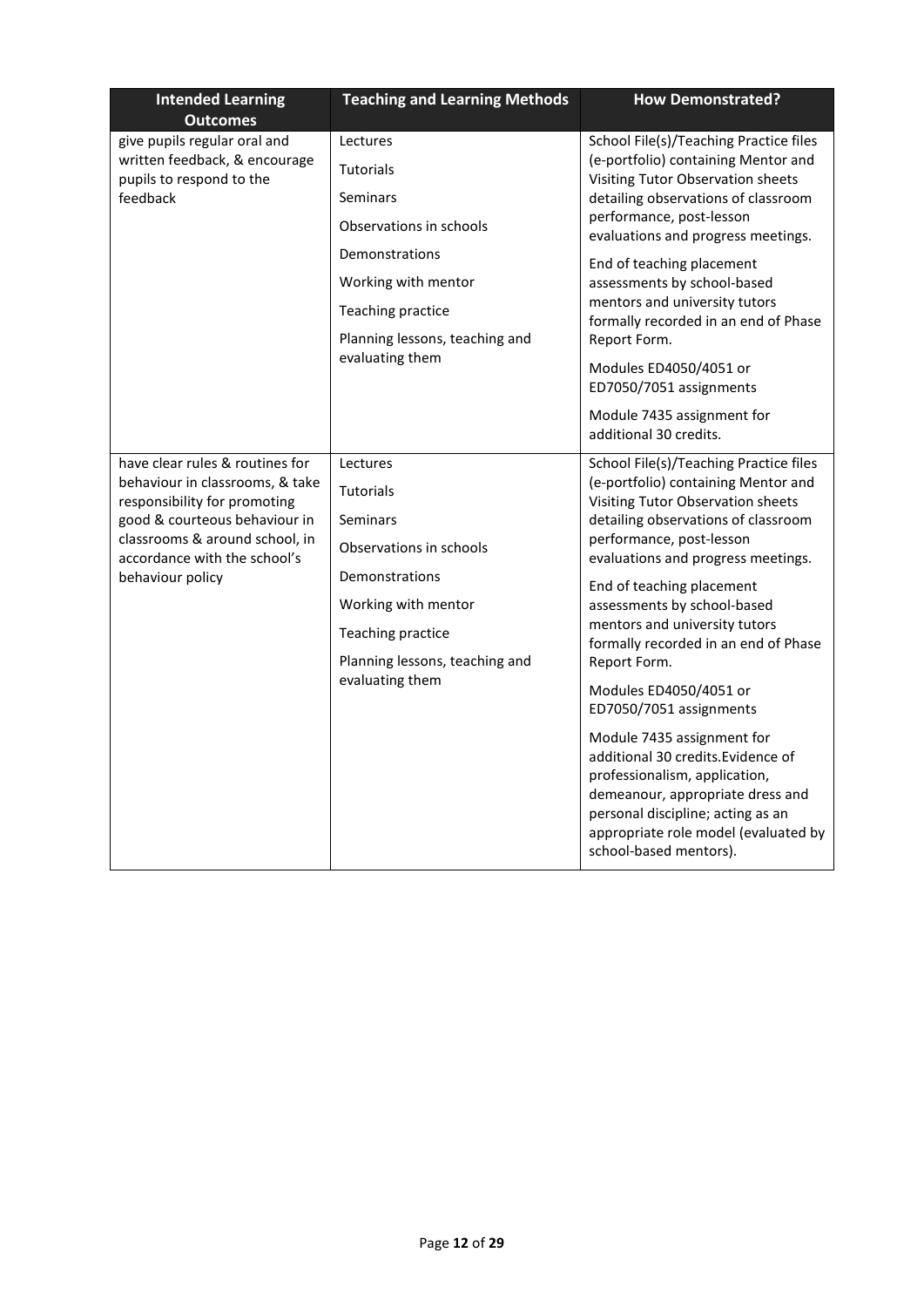| <b>Intended Learning</b><br><b>Outcomes</b>                                                                                                                                    | <b>Teaching and Learning Methods</b>                                                                                                                                                   | <b>How Demonstrated?</b>                                                                                                                                                                                                                                                                                                                                                                                                                                                                                                                                                                                                                                                              |
|--------------------------------------------------------------------------------------------------------------------------------------------------------------------------------|----------------------------------------------------------------------------------------------------------------------------------------------------------------------------------------|---------------------------------------------------------------------------------------------------------------------------------------------------------------------------------------------------------------------------------------------------------------------------------------------------------------------------------------------------------------------------------------------------------------------------------------------------------------------------------------------------------------------------------------------------------------------------------------------------------------------------------------------------------------------------------------|
| have high expectations of<br>behaviour, & establish a<br>framework for discipline with a<br>range of strategies, using<br>praise, sanctions & rewards<br>consistently & fairly | Lectures<br><b>Tutorials</b><br>Seminars<br>Observations in schools<br>Demonstrations<br>Working with mentor<br>Teaching practice<br>Planning lessons, teaching and<br>evaluating them | School File(s)/Teaching Practice files<br>(e-portfolio) containing Mentor and<br>Visiting Tutor Observation sheets<br>detailing observations of classroom<br>performance, post-lesson<br>evaluations and progress meetings.<br>End of teaching placement<br>assessments by school-based<br>mentors and university tutors<br>formally recorded in an end of Phase<br>Report Form.<br>Modules ED4050/4051 or<br>ED7050/7051 assignments                                                                                                                                                                                                                                                 |
|                                                                                                                                                                                |                                                                                                                                                                                        | Module 7435 assignment for<br>additional 30 credits. Evidence of<br>professionalism, application,<br>demeanour, appropriate dress and<br>personal discipline; acting as an<br>appropriate role model (evaluated by<br>school-based mentors).                                                                                                                                                                                                                                                                                                                                                                                                                                          |
| manage classes effectively,<br>using approaches which are<br>appropriate to pupils' needs in<br>order to involve & motivate<br>them                                            | Lectures<br><b>Tutorials</b><br>Seminars<br>Observations in schools<br>Demonstrations<br>Working with mentor<br>Teaching practice<br>Planning lessons, teaching and<br>evaluating them | School File(s)/Teaching Practice files<br>(e-portfolio) containing Mentor and<br>Visiting Tutor Observation sheets<br>detailing observations of classroom<br>performance, post-lesson<br>evaluations and progress meetings.<br>End of teaching placement<br>assessments by school-based<br>mentors and university tutors<br>formally recorded in an end of Phase<br>Report Form.<br>Modules ED4050/4051 or<br>ED7050/7051 assignments<br>Module 7435 assignment for<br>additional 30 credits. Evidence of<br>professionalism, application,<br>demeanour, appropriate dress and<br>personal discipline; acting as an<br>appropriate role model (evaluated by<br>school-based mentors). |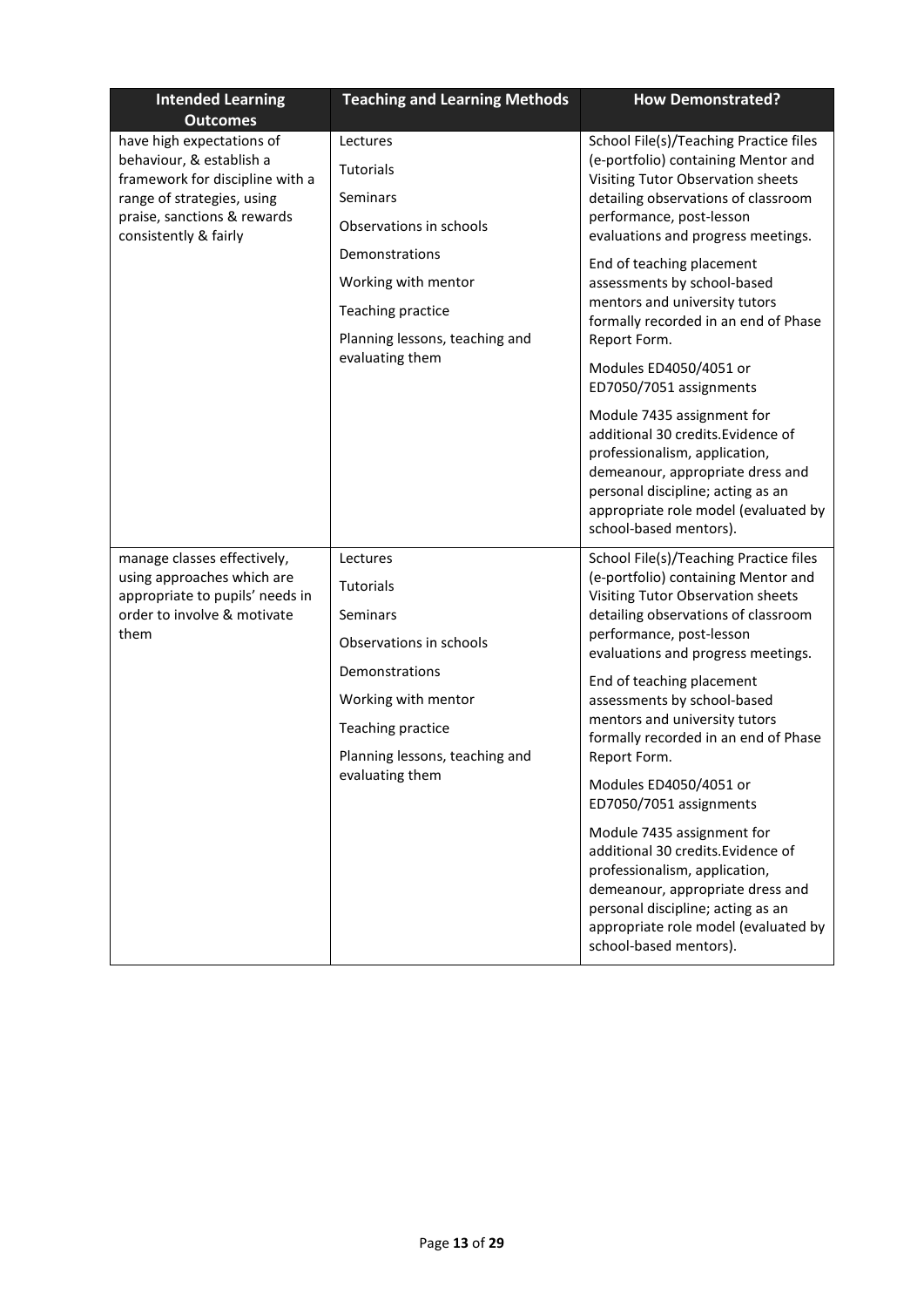| <b>Intended Learning</b><br><b>Outcomes</b>                                                                        | <b>Teaching and Learning Methods</b>                                                                                                                                                   | <b>How Demonstrated?</b>                                                                                                                                                                                                                                                                                                                                                                                                                                                                                                                                                                                                                                                              |
|--------------------------------------------------------------------------------------------------------------------|----------------------------------------------------------------------------------------------------------------------------------------------------------------------------------------|---------------------------------------------------------------------------------------------------------------------------------------------------------------------------------------------------------------------------------------------------------------------------------------------------------------------------------------------------------------------------------------------------------------------------------------------------------------------------------------------------------------------------------------------------------------------------------------------------------------------------------------------------------------------------------------|
| maintain good relationships<br>with pupils, exercise<br>appropriate authority, & act<br>decisively when necessary. | Lectures<br><b>Tutorials</b><br>Seminars<br>Observations in schools<br>Demonstrations<br>Working with mentor<br>Teaching practice<br>Planning lessons, teaching and<br>evaluating them | School File(s)/Teaching Practice files<br>(e-portfolio) containing Mentor and<br>Visiting Tutor Observation sheets<br>detailing observations of classroom<br>performance, post-lesson<br>evaluations and progress meetings.<br>End of teaching placement<br>assessments by school-based<br>mentors and university tutors<br>formally recorded in an end of Phase<br>Report Form.<br>Modules ED4050/4051 or<br>ED7050/7051 assignments<br>Module 7435 assignment for<br>additional 30 credits. Evidence of<br>professionalism, application,<br>demeanour, appropriate dress and<br>personal discipline; acting as an<br>appropriate role model (evaluated by<br>school-based mentors). |

## iv) Critical analysis

| <b>Intended Learning</b><br><b>Outcomes</b>                                                     | <b>Teaching and Learning Methods</b>                                                                                                                                                                                                            | <b>How Demonstrated?</b>                                                                                                                                                                                                                                                                                                        |
|-------------------------------------------------------------------------------------------------|-------------------------------------------------------------------------------------------------------------------------------------------------------------------------------------------------------------------------------------------------|---------------------------------------------------------------------------------------------------------------------------------------------------------------------------------------------------------------------------------------------------------------------------------------------------------------------------------|
| Analyse teaching and learning,<br>exploring how pupils learn                                    | Lectures<br><b>Tutorials</b><br><b>Seminars</b><br>Directed reading<br>Observations in schools<br>Demonstrations<br>Computer-aided learning<br>Working with mentor<br>Induction programmes in school<br>Independent research in school settings | Two written assignments (5000 words<br>each, ED7050/7051) and the additional<br>30-credit module assignment (ED7435).<br>Teaching practice reflections/teaching<br>practice file<br>End of teaching placement assessments<br>by school-based mentors and university<br>tutors formally recorded in end of Phase<br>Report Form. |
| Evaluate classroom practice<br>through action research or case<br>studies of classroom practice | Lectures<br><b>Tutorials</b><br>Seminars<br>Directed reading<br>Observations in schools<br>Demonstrations<br>Computer-aided learning<br>Working with mentor<br>Induction programmes in school<br>Independent research in school settings        | Written assignments (5000 words each,<br>ED7051)<br>Teaching practice reflections/teaching<br>practice file<br>End of teaching placement assessments<br>by school-based mentors and university<br>tutors formally recorded in end of Phase<br>Report Form.                                                                      |
| Use and evaluate approaches to<br>managing pupil behaviour<br>effectively                       | Lectures<br><b>Tutorials</b><br><b>Seminars</b><br>Directed reading<br>Observations in schools<br>Demonstrations<br>Computer-aided learning<br>Working with mentor<br>Induction programmes in school<br>Independent research in school settings | Two written assignments (5000 words<br>each, ED7050/7051) and the additional<br>30-credit module assignment (ED7435).<br>Teaching practice reflections/teaching<br>practice file<br>End of teaching placement assessments<br>by school-based mentors and university<br>tutors formally recorded in end of Phase<br>Report Form. |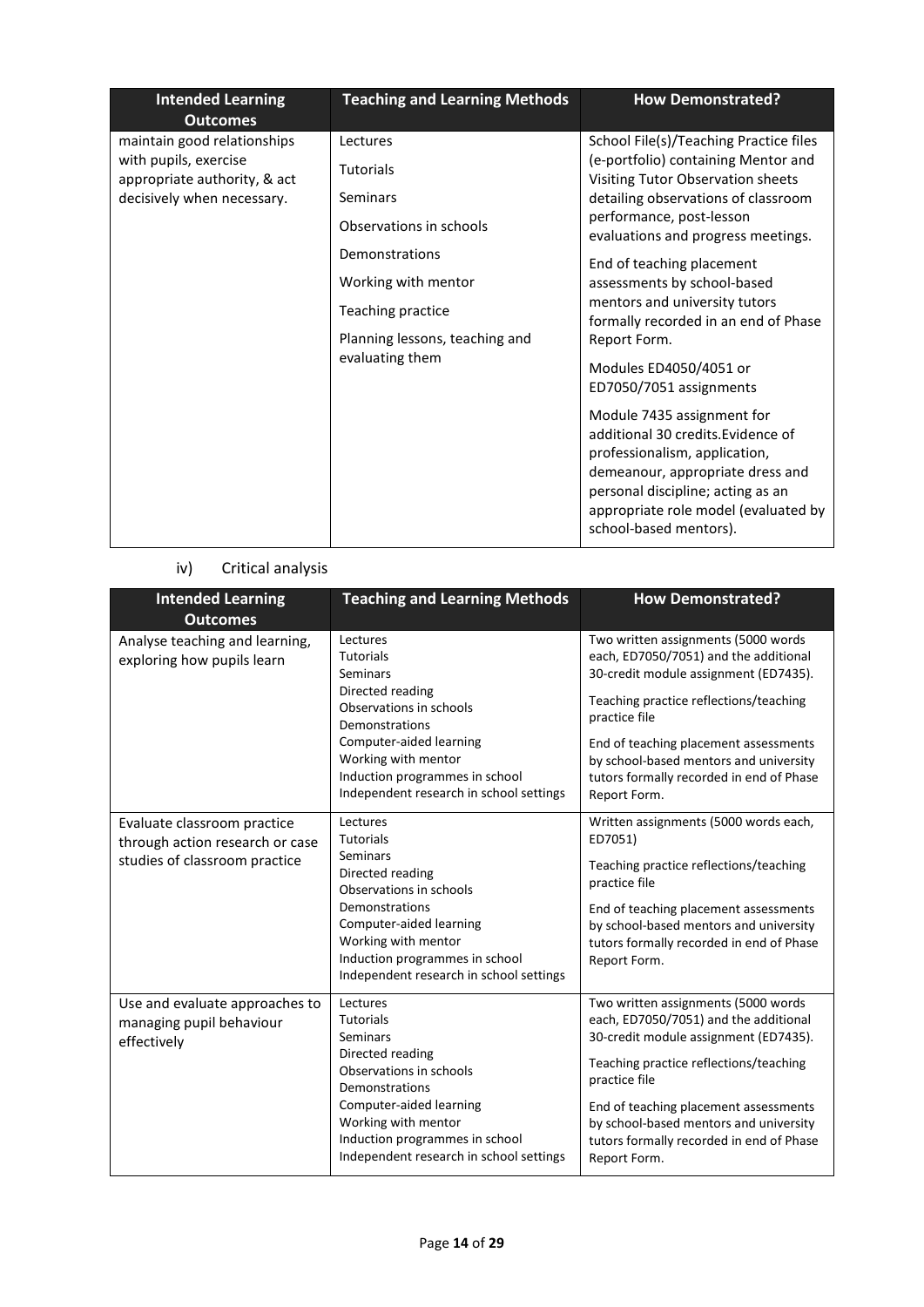| <b>Intended Learning</b><br><b>Outcomes</b>                                                                                                                                                                                                                                                                                                                | <b>Teaching and Learning Methods</b>                                                                                                                                                                                                     | <b>How Demonstrated?</b>                                                                                                                                                                                                                                                                                                        |
|------------------------------------------------------------------------------------------------------------------------------------------------------------------------------------------------------------------------------------------------------------------------------------------------------------------------------------------------------------|------------------------------------------------------------------------------------------------------------------------------------------------------------------------------------------------------------------------------------------|---------------------------------------------------------------------------------------------------------------------------------------------------------------------------------------------------------------------------------------------------------------------------------------------------------------------------------|
| Evaluate ways to assess pupil<br>learning formatively and<br>summatively                                                                                                                                                                                                                                                                                   | Lectures<br><b>Tutorials</b><br>Seminars<br>Directed reading<br>Observations in schools<br>Demonstrations<br>Computer-aided learning<br>Working with mentor<br>Induction programmes in school<br>Independent research in school settings | Two written assignments (5000 words<br>each, ED7050/7051) and the additional<br>30-credit module assignment (ED7435).<br>Teaching practice reflections/teaching<br>practice file<br>End of teaching placement assessments<br>by school-based mentors and university<br>tutors formally recorded in end of Phase<br>Report Form. |
| Evaluate curricula                                                                                                                                                                                                                                                                                                                                         | Lectures<br><b>Tutorials</b><br>Seminars<br>Directed reading<br>Observations in schools<br>Demonstrations<br>Computer-aided learning<br>Working with mentor<br>Induction programmes in school<br>Independent research in school settings | Two written assignments (5000 words<br>each, ED7050/7051) and the additional<br>30-credit module assignment (ED7435).<br>Teaching practice reflections/teaching<br>practice file<br>End of teaching placement assessments<br>by school-based mentors and university<br>tutors formally recorded in end of Phase<br>Report Form. |
| Module ED7435: Examine and<br>critically evaluate education<br>research evidence relevant to<br>trends and developments, for<br>example in relation to school<br>policies and priorities such as<br>inclusion, equal opportunities,<br>differentiation, literacy, behaviour<br>management, safeguarding,<br>Personal/Social and Health<br>Education(PSHE). | Directed reading<br>Observations in schools<br>Independent research in school settings                                                                                                                                                   | Module ED7435 assignment for<br>additional 30 credits.                                                                                                                                                                                                                                                                          |

## v) Presentation

| <b>Intended Learning</b><br><b>Outcomes</b>                                                                                                                                    | <b>Teaching and Learning Methods</b> | <b>How Demonstrated?</b> |
|--------------------------------------------------------------------------------------------------------------------------------------------------------------------------------|--------------------------------------|--------------------------|
| Presentation is a continual<br>factor in the work of student-<br>teachers in this programme, at<br>the University and in school e.g.<br>in meeting Standard 4 (DfE<br>$2012$ : |                                      |                          |
| 4 Plan & teach well-structured<br>lessons                                                                                                                                      |                                      |                          |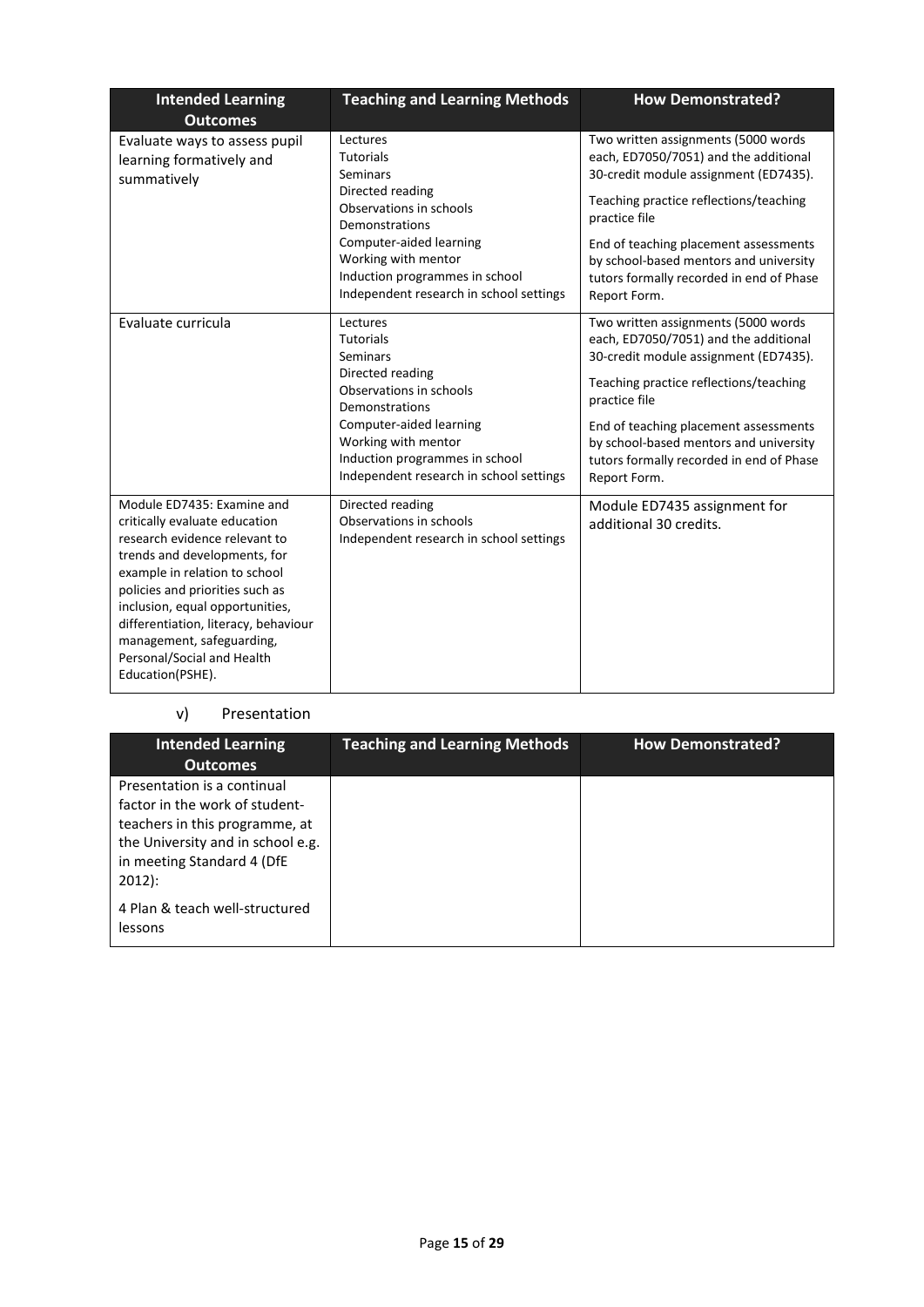| <b>Intended Learning</b><br><b>Outcomes</b>                                                                                            | <b>Teaching and Learning Methods</b>                                                                         | <b>How Demonstrated?</b>                                                                                                                                                                                                    |
|----------------------------------------------------------------------------------------------------------------------------------------|--------------------------------------------------------------------------------------------------------------|-----------------------------------------------------------------------------------------------------------------------------------------------------------------------------------------------------------------------------|
| impart knowledge & develop<br>understanding through effective<br>use of lesson time                                                    | Lectures<br><b>Tutorials</b><br>Seminars<br>Observations in schools<br>Demonstrations<br>Working with mentor | School File(s)/Teaching Practice files<br>(e-portfolio) containing Mentor and<br>Visiting Tutor Observation sheets<br>detailing observations of classroom<br>performance, post-lesson<br>evaluations and progress meetings. |
|                                                                                                                                        | Teaching practice                                                                                            | End of teaching placement<br>assessments by school-based<br>mentors and university tutors<br>formally recorded in an end of Phase<br>Report Form.                                                                           |
|                                                                                                                                        |                                                                                                              | Modules ED4050/4051 or<br>ED7050/7051 assignments                                                                                                                                                                           |
|                                                                                                                                        |                                                                                                              | Module 7435 assignment for<br>additional 30 credits                                                                                                                                                                         |
| promote a love of learning &<br>children's intellectual curiosity                                                                      | Lectures<br><b>Tutorials</b><br>Seminars<br>Observations in schools                                          | School File(s)/Teaching Practice files<br>(e-portfolio) containing Mentor and<br>Visiting Tutor Observation sheets<br>detailing observations of classroom<br>performance, post-lesson<br>evaluations and progress meetings. |
|                                                                                                                                        | Demonstrations<br>Working with mentor<br>Teaching practice                                                   | End of teaching placement<br>assessments by school-based<br>mentors and university tutors<br>formally recorded in an end of Phase<br>Report Form.                                                                           |
|                                                                                                                                        |                                                                                                              | Modules ED4050/4051 or<br>ED7050/7051 assignments                                                                                                                                                                           |
|                                                                                                                                        |                                                                                                              | Module 7435 assignment for<br>additional 30 credits                                                                                                                                                                         |
| set homework & plan other out-of-<br>class activities to consolidate &<br>extend the knowledge &<br>understanding pupils have acquired | Lectures<br>Tutorials<br>Seminars<br>Observations in schools                                                 | School File(s)/Teaching Practice files<br>(e-portfolio) containing Mentor and<br>Visiting Tutor Observation sheets<br>detailing observations of classroom<br>performance, post-lesson<br>evaluations and progress meetings. |
|                                                                                                                                        | Demonstrations<br>Working with mentor                                                                        | End of teaching placement<br>assessments by school-based<br>mentors and university tutors<br>formally recorded in an end of Phase                                                                                           |
|                                                                                                                                        | Teaching practice                                                                                            | Report Form.<br>Modules ED4050/4051 or                                                                                                                                                                                      |
|                                                                                                                                        |                                                                                                              | ED7050/7051 assignments<br>Module 7435 assignment for<br>additional 30 credits                                                                                                                                              |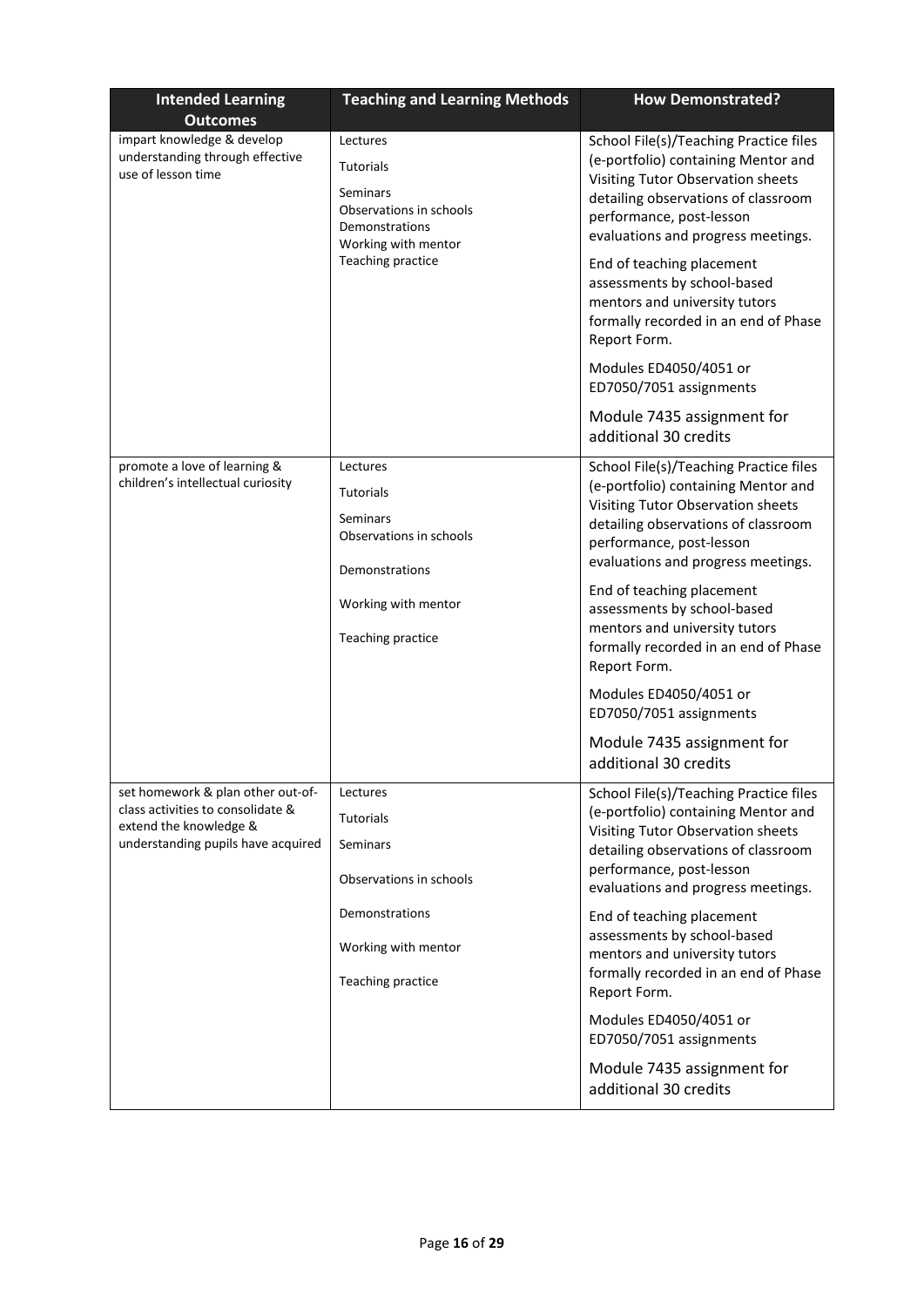| <b>Intended Learning</b><br><b>Outcomes</b>                                 | <b>Teaching and Learning Methods</b> | <b>How Demonstrated?</b>                                                 |
|-----------------------------------------------------------------------------|--------------------------------------|--------------------------------------------------------------------------|
| contribute to the design &                                                  | Lectures                             | School File(s)/Teaching Practice files                                   |
| provision of an engaging curriculum<br>within the relevant subject area(s). | <b>Tutorials</b>                     | (e-portfolio) containing Mentor and<br>Visiting Tutor Observation sheets |
|                                                                             | Seminars                             | detailing observations of classroom                                      |
|                                                                             | Observations in schools              | performance, post-lesson<br>evaluations and progress meetings.           |
|                                                                             | Demonstrations                       | End of teaching placement                                                |
|                                                                             | Working with mentor                  | assessments by school-based<br>mentors and university tutors             |
|                                                                             | Teaching practice                    | formally recorded in an end of Phase<br>Report Form.                     |
|                                                                             |                                      | Modules ED4050/4051 or<br>ED7050/7051 assignments                        |
|                                                                             |                                      | Module 7435 assignment for<br>additional 30 credits                      |

## vi) Appraisal of evidence

| <b>Intended Learning</b><br><b>Outcomes</b>                                                                                                                                                                                                                                     | <b>Teaching and Learning Methods</b>                                                   | <b>How Demonstrated?</b>                                                                                                                    |
|---------------------------------------------------------------------------------------------------------------------------------------------------------------------------------------------------------------------------------------------------------------------------------|----------------------------------------------------------------------------------------|---------------------------------------------------------------------------------------------------------------------------------------------|
| reflect systematically on the                                                                                                                                                                                                                                                   | Lectures                                                                               | School File(s)/Teaching Practice files                                                                                                      |
| effectiveness of lessons &<br>approaches to teaching (from                                                                                                                                                                                                                      | <b>Tutorials</b>                                                                       | (e-portfolio) containing Mentor and<br>Visiting Tutor Observation sheets                                                                    |
| standard 4)                                                                                                                                                                                                                                                                     | Seminars                                                                               | detailing observations of classroom                                                                                                         |
|                                                                                                                                                                                                                                                                                 | Observations in schools                                                                | performance, post-lesson<br>evaluations and progress meetings.                                                                              |
|                                                                                                                                                                                                                                                                                 | Demonstrations                                                                         | Teaching practice observations                                                                                                              |
|                                                                                                                                                                                                                                                                                 | Working with mentor                                                                    | 2 x 5000-word assignments                                                                                                                   |
|                                                                                                                                                                                                                                                                                 | Teaching practice                                                                      | Modules 7050/7051.                                                                                                                          |
|                                                                                                                                                                                                                                                                                 |                                                                                        | End of teaching placement assessments<br>by school-based mentors and university<br>tutors formally recorded in end of Phase<br>Report Form. |
| Module 7435: Engage in critical<br>analysis of practice and<br>reflection about their<br>development in education<br>during school-based field work,<br>reflecting on their own<br>pedagogic learning and<br>analyzing their impact on<br>student learning in the<br>classroom. | Directed reading<br>Observations in schools<br>Independent research in school settings | Module ED7435 assignment for<br>additional 30 credits.                                                                                      |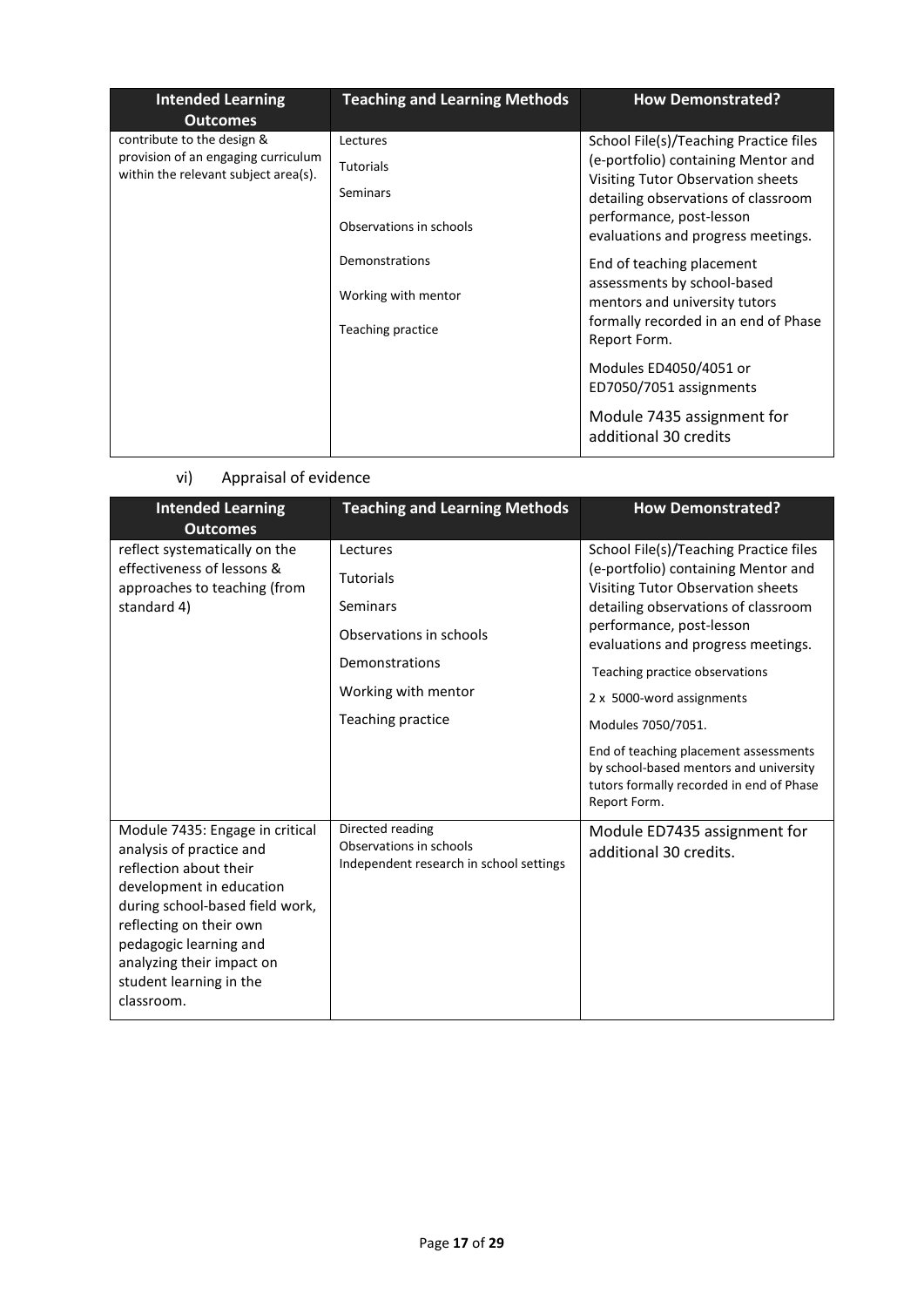### **Transferable skills**

### i) Research skills

| <b>Intended Learning</b><br><b>Outcomes</b>                                                                                                                             | <b>Teaching and Learning Methods</b>                                                                                                                                           | <b>How Demonstrated?</b>                                                                                                                                                                                                                                                                                                                                                                                                                                            |
|-------------------------------------------------------------------------------------------------------------------------------------------------------------------------|--------------------------------------------------------------------------------------------------------------------------------------------------------------------------------|---------------------------------------------------------------------------------------------------------------------------------------------------------------------------------------------------------------------------------------------------------------------------------------------------------------------------------------------------------------------------------------------------------------------------------------------------------------------|
| Use information from research                                                                                                                                           | Lectures                                                                                                                                                                       | Reflective tasks                                                                                                                                                                                                                                                                                                                                                                                                                                                    |
| to inform practice e.g. to meet<br>special needs, to support<br>language development of pupils<br>with EAL.                                                             | Tutorials<br><b>Seminars</b><br>Directed reading<br>Observations in schools<br>Working with mentor<br>Resource-based learning<br>Independent research: classroom               | School File(s)/Teaching Practice files<br>(e-portfolio) containing Mentor and<br>Visiting Tutor Observation sheets<br>detailing observations of classroom<br>performance, post-lesson<br>evaluations and progress meetings.                                                                                                                                                                                                                                         |
|                                                                                                                                                                         | evaluation                                                                                                                                                                     | End of teaching placement<br>assessments by school-based<br>mentors and university tutors<br>formally recorded in an end of Phase<br>Report Form.                                                                                                                                                                                                                                                                                                                   |
|                                                                                                                                                                         |                                                                                                                                                                                | Level 7 research projects and reflection<br>in Module ED7051 assignment.                                                                                                                                                                                                                                                                                                                                                                                            |
| Know how to use local and                                                                                                                                               | Lectures                                                                                                                                                                       | Reflective tasks                                                                                                                                                                                                                                                                                                                                                                                                                                                    |
| national statistical information<br>to evaluate the effectiveness of<br>their teaching, monitor the<br>progress of pupils they teach<br>and raise levels of attainment. | <b>Tutorials</b><br>Seminars<br>Directed reading<br>Observations in schools<br>Working with mentor<br>Resource-based learning<br>Independent research: classroom<br>evaluation | School File(s)/Teaching Practice files<br>(e-portfolio) containing Mentor and<br>Visiting Tutor Observation sheets<br>detailing observations of classroom<br>performance, post-lesson<br>evaluations and progress meetings.<br>End of teaching placement<br>assessments by school-based<br>mentors and university tutors<br>formally recorded in an end of Phase<br>Report Form.<br>Level 7 research projects and reflection<br>in Modules ED7050/7051 assignments. |
| Conduct small-scale classroom                                                                                                                                           | Lectures                                                                                                                                                                       | Reflective tasks                                                                                                                                                                                                                                                                                                                                                                                                                                                    |
| research (e.g. action research,<br>lesson study, case studies) for<br>assignments 7050/7051.                                                                            | Tutorials<br><b>Seminars</b><br>Directed reading<br>Observations in schools<br>Working with mentor<br>Resource-based learning<br>Independent research: classroom<br>evaluation | School File(s)/Teaching Practice files<br>(e-portfolio) containing Mentor and<br>Visiting Tutor Observation sheets<br>detailing observations of classroom<br>performance, post-lesson<br>evaluations and progress meetings.<br>End of teaching placement<br>assessments by school-based<br>mentors and university tutors<br>formally recorded in an end of Phase<br>Report Form.                                                                                    |
|                                                                                                                                                                         |                                                                                                                                                                                | Level 7 research projects and reflection<br>in Modules ED7050/7051 assignments.                                                                                                                                                                                                                                                                                                                                                                                     |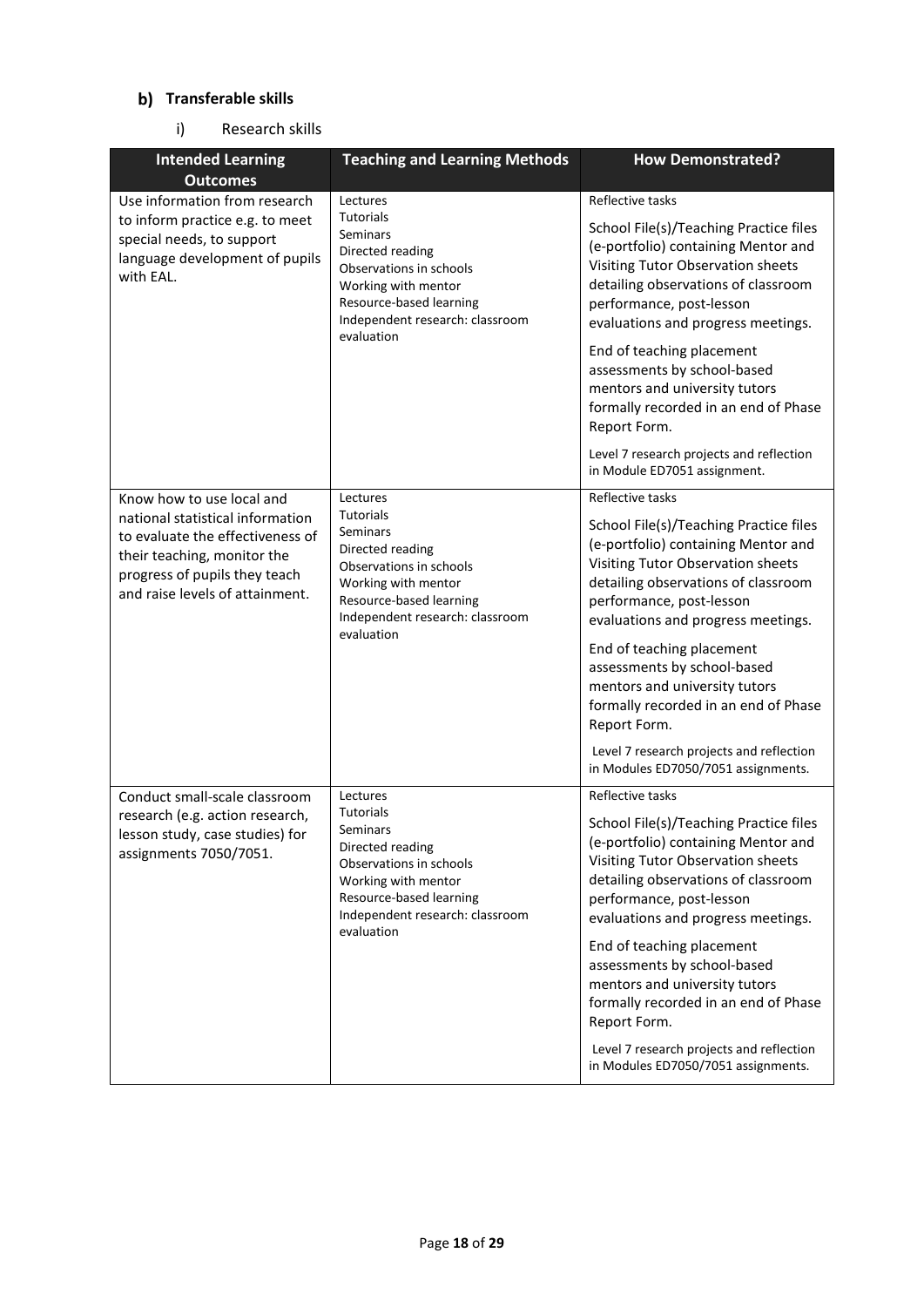| <b>Intended Learning</b><br><b>Outcomes</b>                                                                                                                                                                                                                                              | <b>Teaching and Learning Methods</b>                                                                                                                                                              | <b>How Demonstrated?</b>                             |
|------------------------------------------------------------------------------------------------------------------------------------------------------------------------------------------------------------------------------------------------------------------------------------------|---------------------------------------------------------------------------------------------------------------------------------------------------------------------------------------------------|------------------------------------------------------|
| ED7435 Demonstrate analytical<br>understanding of some of the<br>major theoretical underpinnings<br>of trends in educational policy,<br>development and practice,<br>demonstrating understanding<br>through their reflections on<br>classroom experiences during<br>teaching placements. | Lectures<br><b>Tutorials</b><br><b>Seminars</b><br>Directed reading<br>Observations in schools<br>Working with mentor<br>Resource-based learning<br>Independent research: classroom<br>evaluation | Module 7435 assignment for additional<br>30 credits. |

### ii) Communication skills

| <b>Intended Learning</b><br><b>Outcomes</b>                                                                                                           | <b>Teaching and Learning Methods</b>                                | <b>How Demonstrated?</b>                                                                                                                                                                                                    |
|-------------------------------------------------------------------------------------------------------------------------------------------------------|---------------------------------------------------------------------|-----------------------------------------------------------------------------------------------------------------------------------------------------------------------------------------------------------------------------|
| Meet the requirements of DfE<br>Standards 5, 6, and 8, teaching<br>effectively, working with others,<br>guiding children to learn more<br>effectively | Lectures<br><b>Tutorials</b><br>Seminars<br>Observations in schools | School File(s)/Teaching Practice files<br>(e-portfolio) containing Mentor and<br>Visiting Tutor Observation sheets<br>detailing observations of classroom<br>performance, post-lesson<br>evaluations and progress meetings. |
|                                                                                                                                                       | Demonstrations<br>Working with mentor<br>Teaching practice          | End of teaching placement<br>assessments by school-based<br>mentors and university tutors<br>formally recorded in an end of Phase<br>Report Form.                                                                           |
|                                                                                                                                                       |                                                                     | Modules ED4050/4051 or<br>ED7050/7051 assignments<br>Module 7435 assignment for<br>additional 30 credits                                                                                                                    |

## iii) Data presentation

| <b>Intended Learning</b><br><b>Outcomes</b> | <b>Teaching and Learning Methods</b>                                                      | <b>How Demonstrated?</b>                                                                                                                                                                                                    |
|---------------------------------------------|-------------------------------------------------------------------------------------------|-----------------------------------------------------------------------------------------------------------------------------------------------------------------------------------------------------------------------------|
| Analyse assessment and<br>performance data  | Lectures<br><b>Tutorials</b><br>Seminars<br>Demonstrations                                | School File(s)/Teaching Practice files<br>(e-portfolio) containing Mentor and<br>Visiting Tutor Observation sheets<br>detailing observations of classroom<br>performance, post-lesson<br>evaluations and progress meetings. |
|                                             | Working with mentor<br>Teaching practice<br>Preparing lessons during teaching<br>practice | End of teaching placement<br>assessments by school-based<br>mentors and university tutors<br>formally recorded in an end of Phase<br>Report Form.                                                                           |
|                                             |                                                                                           | Modules ED4050/4051 or<br>ED7050/7051 assignments<br>Module 7435 assignment for<br>additional 30 credits                                                                                                                    |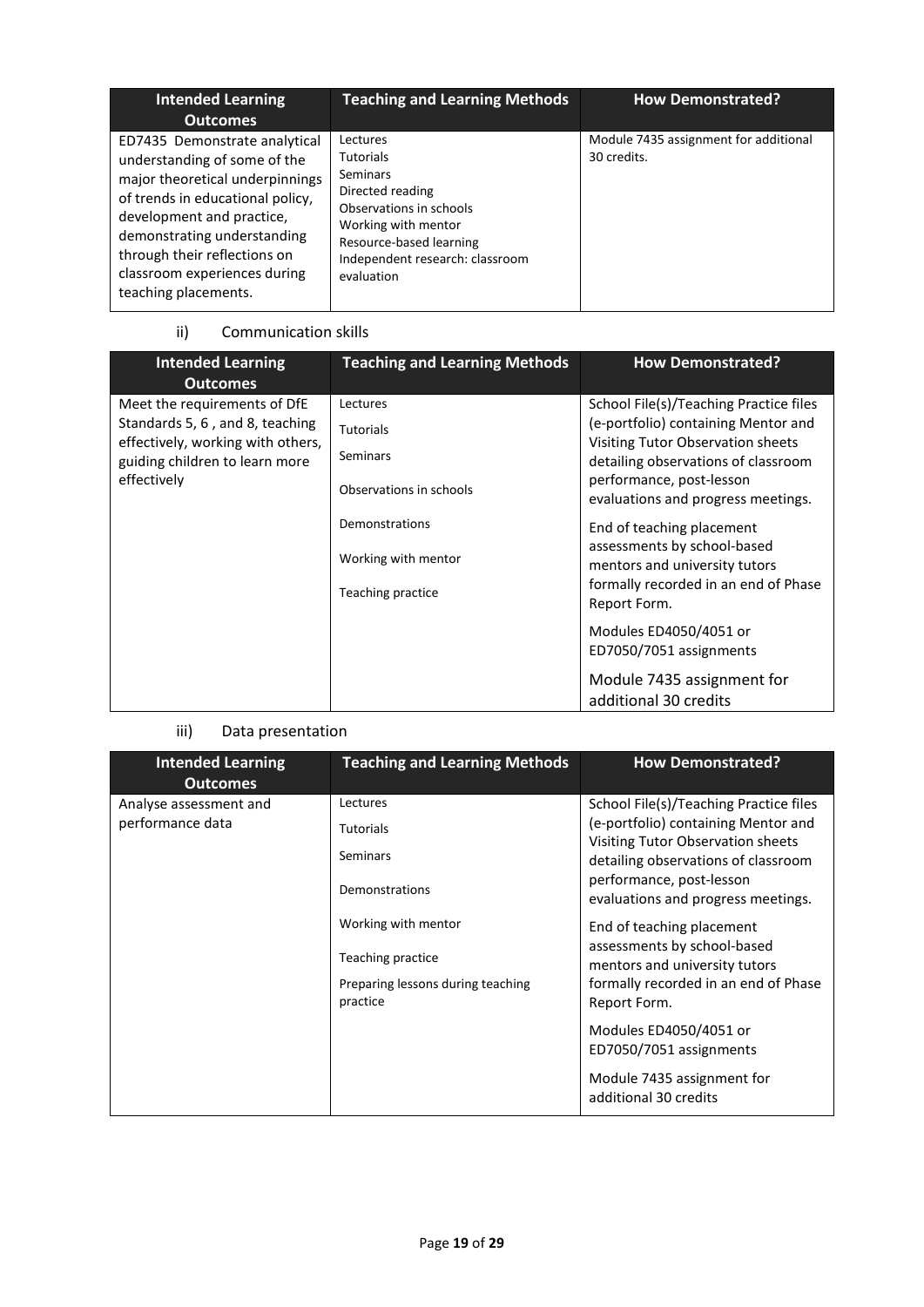### iv) Information technology

| <b>Intended Learning</b>                                                                                    | <b>Teaching and Learning Methods</b>                                                                                              | <b>How Demonstrated?</b>                                                                                                                                                                                                                                                                                                                                                                                                                                                                     |
|-------------------------------------------------------------------------------------------------------------|-----------------------------------------------------------------------------------------------------------------------------------|----------------------------------------------------------------------------------------------------------------------------------------------------------------------------------------------------------------------------------------------------------------------------------------------------------------------------------------------------------------------------------------------------------------------------------------------------------------------------------------------|
| <b>Outcomes</b>                                                                                             |                                                                                                                                   |                                                                                                                                                                                                                                                                                                                                                                                                                                                                                              |
| Make effective use of ICT in<br>learning, teaching and assessing (all<br>required within the DfE standards) | Lectures<br><b>Tutorials</b><br>Seminars<br>Observations in schools<br>Demonstrations<br>Working with mentor<br>Teaching practice | School File(s)/Teaching Practice files<br>(e-portfolio) containing Mentor and<br>Visiting Tutor Observation sheets<br>detailing observations of classroom<br>performance, post-lesson<br>evaluations and progress meetings.<br>End of teaching placement<br>assessments by school-based<br>mentors and university tutors<br>formally recorded in an end of Phase<br>Report Form.<br>Modules ED4050/4051 or<br>ED7050/7051 assignments<br>Module 7435 assignment for<br>additional 30 credits |
|                                                                                                             |                                                                                                                                   |                                                                                                                                                                                                                                                                                                                                                                                                                                                                                              |
| Use databases to search for<br>appropriate education research<br>papers                                     | Lectures<br>Tutorials<br><b>Seminars</b><br>Observations in schools<br>Demonstrations<br>Working with mentor                      | School File(s)/Teaching Practice files<br>(e-portfolio) containing Mentor and<br>Visiting Tutor Observation sheets<br>detailing observations of classroom<br>performance, post-lesson<br>evaluations and progress meetings.<br>End of teaching placement<br>assessments by school-based<br>mentors and university tutors                                                                                                                                                                     |
|                                                                                                             | Teaching practice                                                                                                                 | formally recorded in an end of Phase<br>Report Form.<br>Modules ED4050/4051 or                                                                                                                                                                                                                                                                                                                                                                                                               |
|                                                                                                             |                                                                                                                                   | ED7050/7051 assignments<br>Module 7435 assignment for<br>additional 30 credits                                                                                                                                                                                                                                                                                                                                                                                                               |
| Use subject specific applications                                                                           | Lectures                                                                                                                          |                                                                                                                                                                                                                                                                                                                                                                                                                                                                                              |
| in their teaching                                                                                           | Tutorials<br><b>Seminars</b><br>Observations in schools                                                                           | School File(s)/Teaching Practice files<br>(e-portfolio) containing Mentor and<br>Visiting Tutor Observation sheets<br>detailing observations of classroom<br>performance, post-lesson<br>evaluations and progress meetings.                                                                                                                                                                                                                                                                  |
|                                                                                                             | Demonstrations<br>Working with mentor<br>Teaching practice                                                                        | End of teaching placement<br>assessments by school-based<br>mentors and university tutors<br>formally recorded in an end of Phase<br>Report Form.                                                                                                                                                                                                                                                                                                                                            |
|                                                                                                             |                                                                                                                                   | Modules ED4050/4051 or<br>ED7050/7051 assignments                                                                                                                                                                                                                                                                                                                                                                                                                                            |
|                                                                                                             |                                                                                                                                   | Module 7435 assignment for<br>additional 30 credits                                                                                                                                                                                                                                                                                                                                                                                                                                          |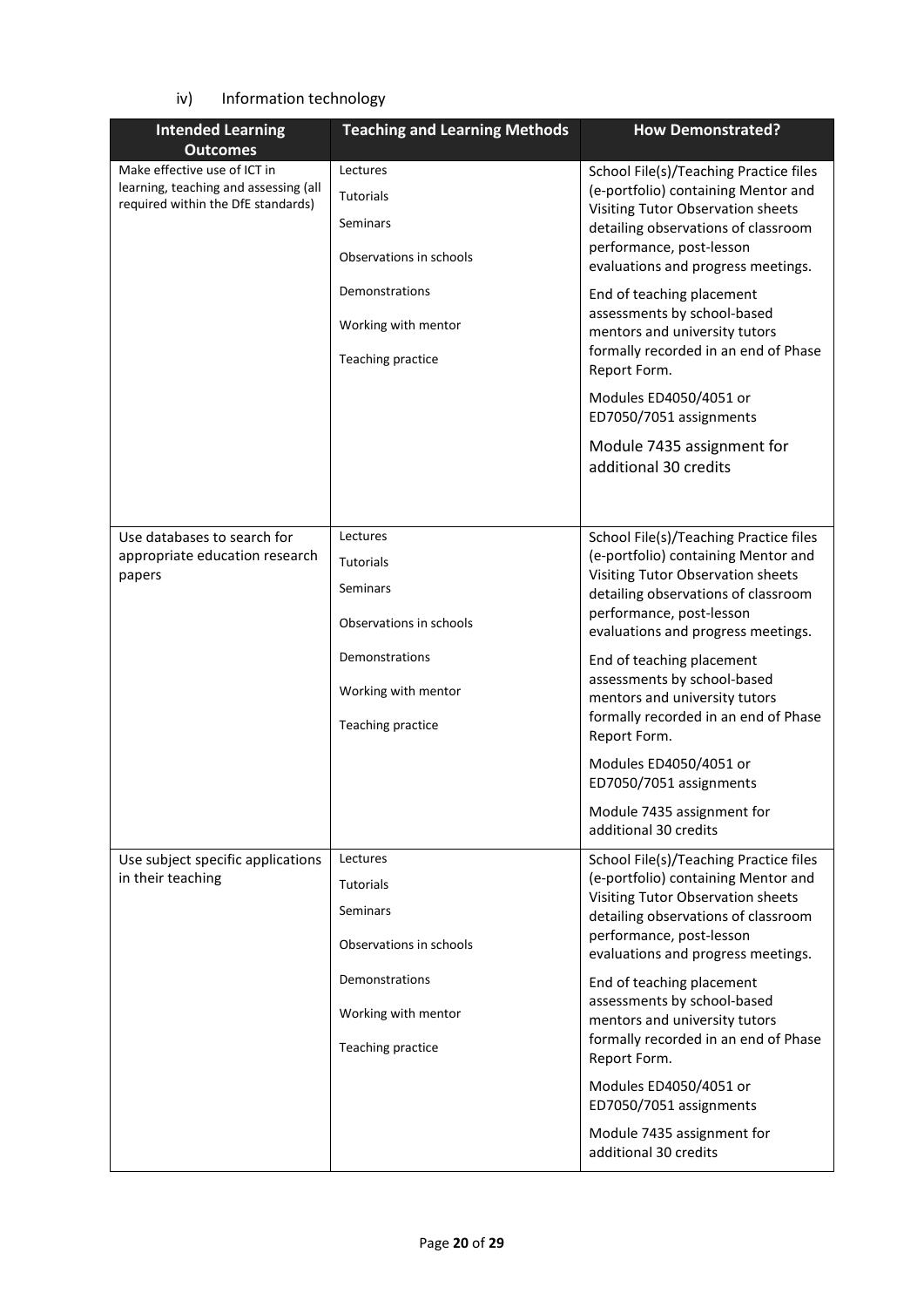| <b>Intended Learning</b><br><b>Outcomes</b>                                                             | <b>Teaching and Learning Methods</b>                                | <b>How Demonstrated?</b>                                                                                                                                                                                                    |
|---------------------------------------------------------------------------------------------------------|---------------------------------------------------------------------|-----------------------------------------------------------------------------------------------------------------------------------------------------------------------------------------------------------------------------|
| Design opportunities for<br>learners to develop their ICT<br>skills (a cross-curricular<br>requirement) | Lectures<br><b>Tutorials</b><br>Seminars<br>Observations in schools | School File(s)/Teaching Practice files<br>(e-portfolio) containing Mentor and<br>Visiting Tutor Observation sheets<br>detailing observations of classroom<br>performance, post-lesson<br>evaluations and progress meetings. |
|                                                                                                         | Demonstrations<br>Working with mentor<br>Teaching practice          | End of teaching placement<br>assessments by school-based<br>mentors and university tutors<br>formally recorded in an end of Phase<br>Report Form.                                                                           |
|                                                                                                         |                                                                     | Modules ED4050/4051 or<br>ED7050/7051 assignments<br>Module 7435 assignment for<br>additional 30 credits                                                                                                                    |

## v) Problem solving

| <b>Intended Learning</b><br><b>Outcomes</b>                                                                                                                                                                  | <b>Teaching and Learning Methods</b>                                                                                                                                                                           | <b>How Demonstrated?</b>                                                                                                                                                                                                                                                                                                                                                                                   |
|--------------------------------------------------------------------------------------------------------------------------------------------------------------------------------------------------------------|----------------------------------------------------------------------------------------------------------------------------------------------------------------------------------------------------------------|------------------------------------------------------------------------------------------------------------------------------------------------------------------------------------------------------------------------------------------------------------------------------------------------------------------------------------------------------------------------------------------------------------|
| Competently and sensitively<br>address classroom problems:<br>diagnosis and intervention: a range<br>of the skills listed in other sections<br>e.g. managing pupil behaviour may<br>involve problem solving. | Lectures<br><b>Tutorials</b><br><b>Seminars</b><br>Directed reading<br>Observations in schools<br>Working with school-based mentor<br>Resource-based learning<br>Independent research: classroom<br>evaluation | School File(s)/Teaching Practice files<br>(e-portfolio) containing Mentor and<br>Visiting Tutor Observation sheets<br>detailing observations of classroom<br>performance, post-lesson<br>evaluations and progress meetings.<br>End of teaching placement<br>assessments by school-based<br>mentors and university tutors<br>formally recorded in an end of Phase<br>Report Form.<br>Modules ED4050/4051 or |
|                                                                                                                                                                                                              |                                                                                                                                                                                                                | ED7050/7051 assignments<br>Module 7435 assignment for                                                                                                                                                                                                                                                                                                                                                      |
|                                                                                                                                                                                                              |                                                                                                                                                                                                                | additional 30 credits                                                                                                                                                                                                                                                                                                                                                                                      |
| Working through some professional<br>dilemmas with teachers and<br>pastoral tutors                                                                                                                           | Lectures<br><b>Tutorials</b><br>Seminars<br>Directed reading<br>Observations in schools<br>Working with school-based mentor<br>Resource-based learning<br>Independent research: classroom<br>evaluation        | School File(s)/Teaching Practice files<br>(e-portfolio) containing Mentor and<br>Visiting Tutor Observation sheets<br>detailing observations of classroom<br>performance, post-lesson<br>evaluations and progress meetings.<br>End of teaching placement<br>assessments by school-based<br>mentors and university tutors<br>formally recorded in an end of Phase<br>Report Form.                           |
|                                                                                                                                                                                                              |                                                                                                                                                                                                                | Modules ED4050/4051 or<br>ED7050/7051 assignments                                                                                                                                                                                                                                                                                                                                                          |
|                                                                                                                                                                                                              |                                                                                                                                                                                                                | Module 7435 assignment for<br>additional 30 credits                                                                                                                                                                                                                                                                                                                                                        |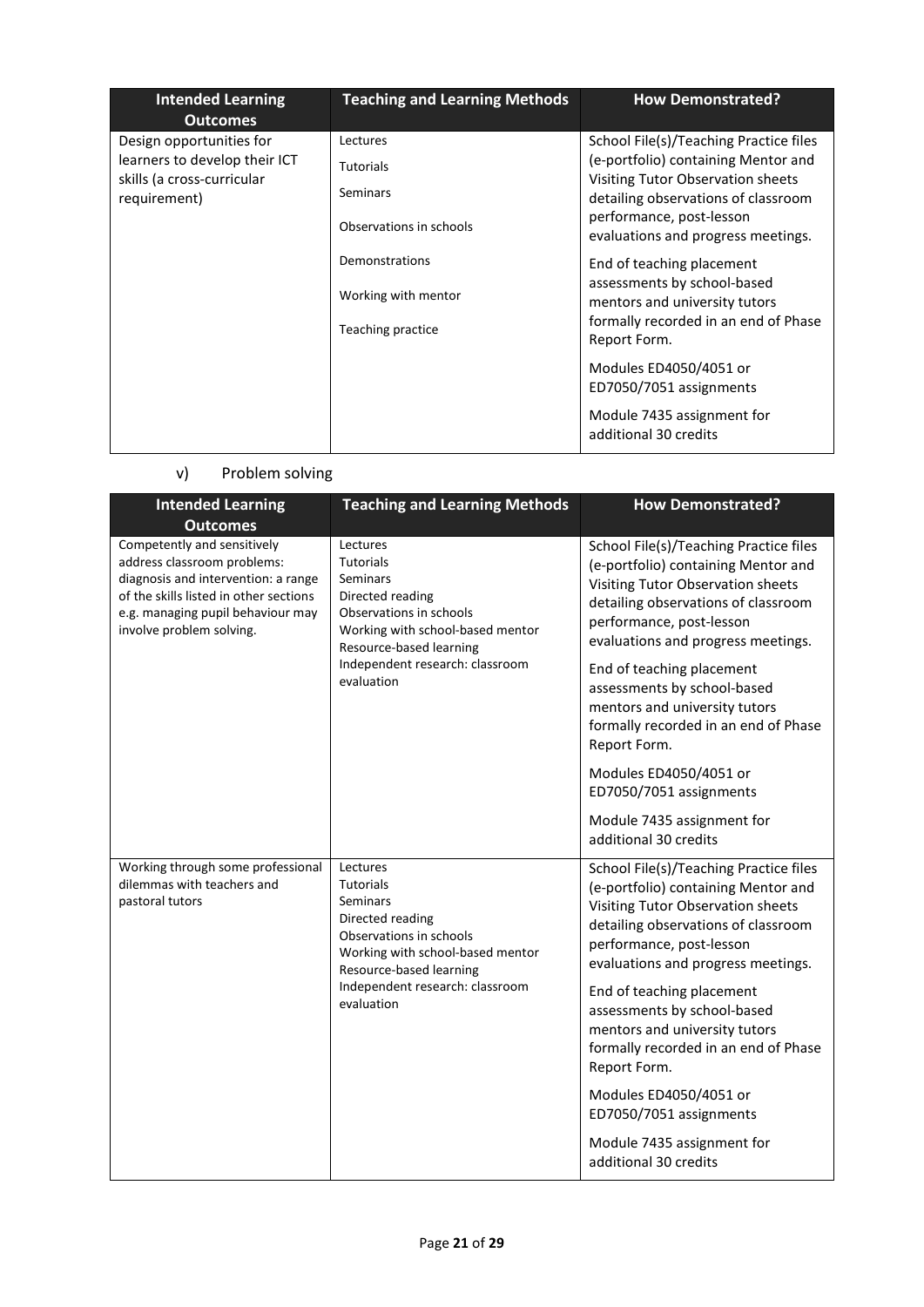### vi) Working relationships

| <b>Intended Learning</b><br><b>Outcomes</b>                                                                                      | <b>Teaching and Learning Methods</b>                       | <b>How Demonstrated?</b>                                                                                                                                                                                                                                                                                                                                                                                                              |
|----------------------------------------------------------------------------------------------------------------------------------|------------------------------------------------------------|---------------------------------------------------------------------------------------------------------------------------------------------------------------------------------------------------------------------------------------------------------------------------------------------------------------------------------------------------------------------------------------------------------------------------------------|
| Meet the requirements of<br>standard 8                                                                                           |                                                            |                                                                                                                                                                                                                                                                                                                                                                                                                                       |
| Fulfil wider professional<br>responsibilities                                                                                    |                                                            |                                                                                                                                                                                                                                                                                                                                                                                                                                       |
| make a positive contribution to the<br>wider life & ethos of the school                                                          | School practice<br>Presentations in seminars at University | School File(s)/Teaching Practice files<br>(e-portfolio) containing Mentor and<br>Visiting Tutor Observation sheets<br>detailing observations of classroom<br>performance, post-lesson<br>evaluations and progress meetings.<br>End of teaching placement<br>assessments by school-based<br>mentors and university tutors<br>formally recorded in an end of Phase<br>Report Form.<br>Modules ED4050/4051 or<br>ED7050/7051 assignments |
|                                                                                                                                  |                                                            | Module 7435 assignment for<br>additional 30 credits                                                                                                                                                                                                                                                                                                                                                                                   |
| develop effective professional<br>relationships with colleagues,<br>knowing how & when to draw on<br>advice & specialist support | School practice<br>Presentations in seminars at University | School File(s)/Teaching Practice files<br>(e-portfolio) containing Mentor and<br>Visiting Tutor Observation sheets<br>detailing observations of classroom<br>performance, post-lesson<br>evaluations and progress meetings.                                                                                                                                                                                                           |
|                                                                                                                                  |                                                            | End of teaching placement<br>assessments by school-based<br>mentors and university tutors<br>formally recorded in an end of Phase<br>Report Form.                                                                                                                                                                                                                                                                                     |
|                                                                                                                                  |                                                            | Modules ED4050/4051 or<br>ED7050/7051 assignments                                                                                                                                                                                                                                                                                                                                                                                     |
| deploy support staff effectively                                                                                                 | School practice<br>Presentations in seminars at University | Module 7435 assignment for<br>additional 30 credits<br>School File(s)/Teaching Practice files<br>(e-portfolio) containing Mentor and<br>Visiting Tutor Observation sheets<br>detailing observations of classroom<br>performance, post-lesson<br>evaluations and progress meetings.                                                                                                                                                    |
|                                                                                                                                  |                                                            | End of teaching placement<br>assessments by school-based<br>mentors and university tutors<br>formally recorded in an end of Phase<br>Report Form.                                                                                                                                                                                                                                                                                     |
|                                                                                                                                  |                                                            | Modules ED4050/4051 or<br>ED7050/7051 assignments                                                                                                                                                                                                                                                                                                                                                                                     |
|                                                                                                                                  |                                                            | Module 7435 assignment for<br>additional 30 credits                                                                                                                                                                                                                                                                                                                                                                                   |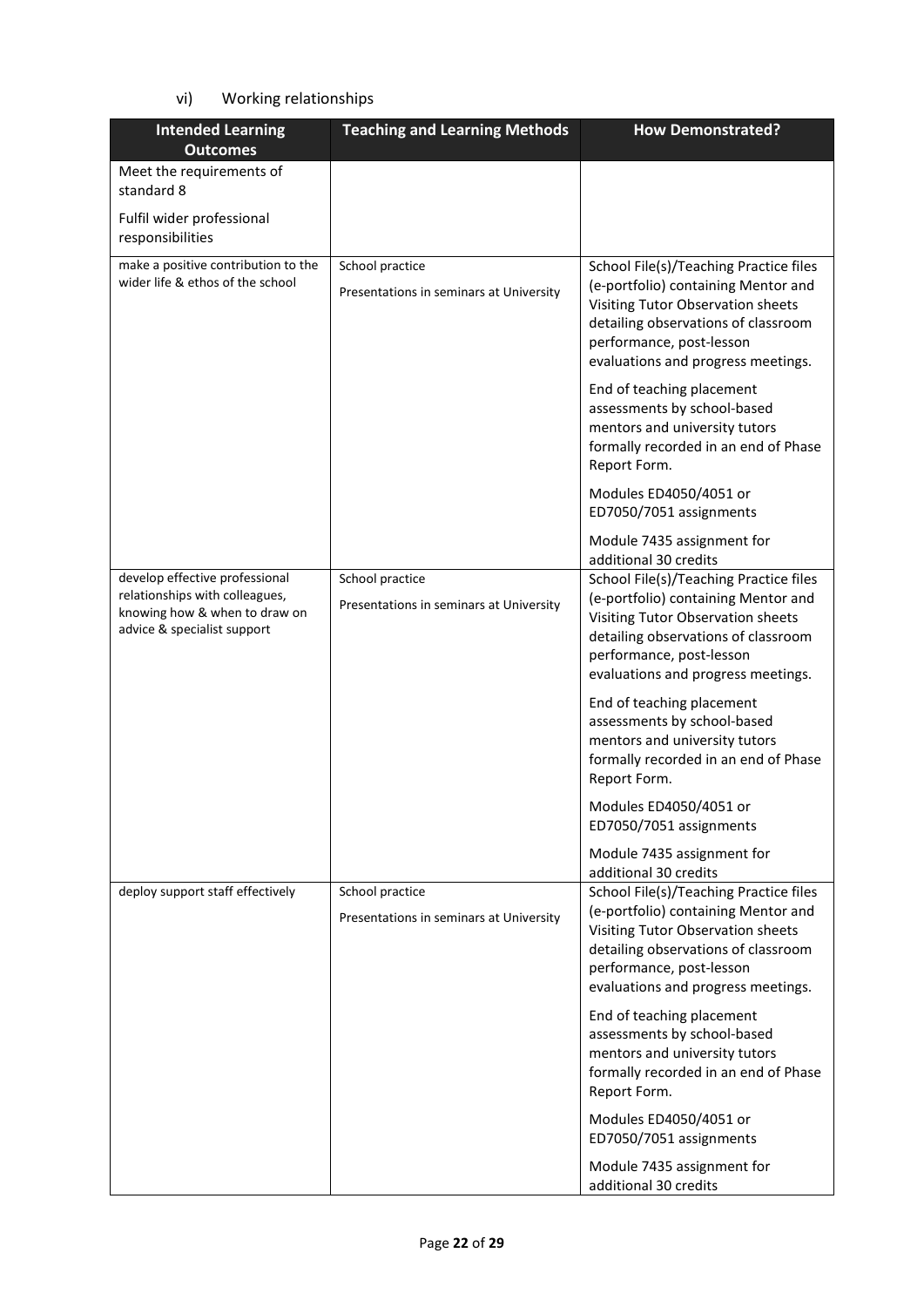| <b>Intended Learning</b><br><b>Outcomes</b>                                                                                                          | <b>Teaching and Learning Methods</b>                       | <b>How Demonstrated?</b>                                                                                                                                                                                                    |
|------------------------------------------------------------------------------------------------------------------------------------------------------|------------------------------------------------------------|-----------------------------------------------------------------------------------------------------------------------------------------------------------------------------------------------------------------------------|
| take responsibility for improving<br>teaching through appropriate<br>professional development,<br>responding to advice & feedback<br>from colleagues | School practice<br>Presentations in seminars at University | School File(s)/Teaching Practice files<br>(e-portfolio) containing Mentor and<br>Visiting Tutor Observation sheets<br>detailing observations of classroom<br>performance, post-lesson<br>evaluations and progress meetings. |
|                                                                                                                                                      |                                                            | End of teaching placement<br>assessments by school-based<br>mentors and university tutors<br>formally recorded in an end of Phase<br>Report Form.                                                                           |
|                                                                                                                                                      |                                                            | Modules ED4050/4051 or<br>ED7050/7051 assignments                                                                                                                                                                           |
|                                                                                                                                                      |                                                            | Module 7435 assignment for<br>additional 30 credits                                                                                                                                                                         |
| communicate effectively with<br>parents with regard to pupils'<br>achievements & well-being.                                                         | School practice<br>Presentations in seminars at University | School File(s)/Teaching Practice files<br>(e-portfolio) containing Mentor and<br>Visiting Tutor Observation sheets<br>detailing observations of classroom<br>performance, post-lesson<br>evaluations and progress meetings. |
|                                                                                                                                                      |                                                            | End of teaching placement<br>assessments by school-based<br>mentors and university tutors<br>formally recorded in an end of Phase<br>Report Form.                                                                           |
|                                                                                                                                                      |                                                            | Modules ED4050/4051 or<br>ED7050/7051 assignments                                                                                                                                                                           |
|                                                                                                                                                      |                                                            | Module 7435 assignment for<br>additional 30 credits                                                                                                                                                                         |

## vii) Managing learning

| <b>Intended Learning</b><br><b>Outcomes</b>                                                          | <b>Teaching and Learning Methods</b>                                                                                                                      | <b>How Demonstrated?</b>                                                                                                                                                                                                    |
|------------------------------------------------------------------------------------------------------|-----------------------------------------------------------------------------------------------------------------------------------------------------------|-----------------------------------------------------------------------------------------------------------------------------------------------------------------------------------------------------------------------------|
| Develop reflective skills and<br>demonstrate these in the<br>evaluation of teaching and<br>learning. | Career development programmes:<br>preparation of Career Entry and<br>Development Profile<br>Lectures<br>Subject sessions<br>Guidance from induction tutor | School File(s)/Teaching Practice files<br>(e-portfolio) containing Mentor and<br>Visiting Tutor Observation sheets<br>detailing observations of classroom<br>performance, post-lesson<br>evaluations and progress meetings. |
|                                                                                                      |                                                                                                                                                           | End of teaching placement<br>assessments by school-based<br>mentors and university tutors<br>formally recorded in an end of Phase<br>Report Form.                                                                           |
|                                                                                                      |                                                                                                                                                           | Modules ED4050/4051 or<br>ED7050/7051 assignments                                                                                                                                                                           |
|                                                                                                      |                                                                                                                                                           | Module 7435 assignment for<br>additional 30 credits                                                                                                                                                                         |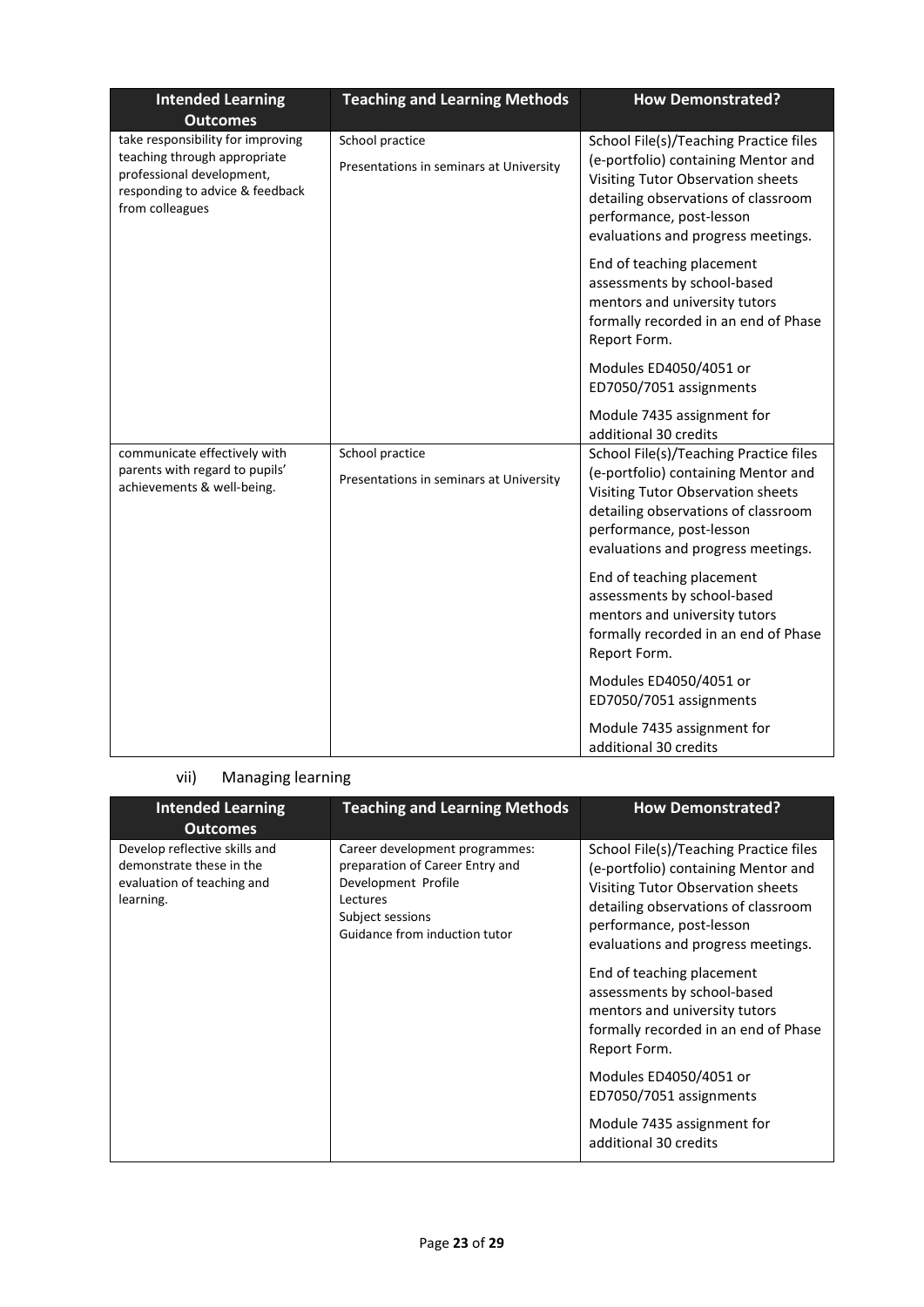| <b>Intended Learning</b><br><b>Outcomes</b>                                                                                                                                                                                                                                      | <b>Teaching and Learning Methods</b>                                                                                        | <b>How Demonstrated?</b>                                                                                                                                                                                                    |
|----------------------------------------------------------------------------------------------------------------------------------------------------------------------------------------------------------------------------------------------------------------------------------|-----------------------------------------------------------------------------------------------------------------------------|-----------------------------------------------------------------------------------------------------------------------------------------------------------------------------------------------------------------------------|
| Identify priorities for their<br>professional development through<br>Weekly Reviews in the PGCE and in<br>preparing for the ECT induction<br>years                                                                                                                               | Preparation of Early Career<br>Development Profile<br>Lectures<br>Subject sessions<br>Guidance from induction tutor         | School File(s)/Teaching Practice files<br>(e-portfolio) containing Mentor and<br>Visiting Tutor Observation sheets<br>detailing observations of classroom<br>performance, post-lesson<br>evaluations and progress meetings. |
|                                                                                                                                                                                                                                                                                  |                                                                                                                             | End of teaching placement<br>assessments by school-based<br>mentors and university tutors<br>formally recorded in an end of Phase<br>Report Form.                                                                           |
|                                                                                                                                                                                                                                                                                  |                                                                                                                             | <b>Completion of Early Career</b><br>Development Profile at the end of<br>the course                                                                                                                                        |
| Have a creative and constructively<br>critical attitude to innovation, being<br>prepared to adapt their practice<br>where educational benefits are<br>identified.                                                                                                                | Lectures<br><b>Tutorials</b><br>Seminars<br>Directed reading<br>Observations in schools<br>Working with school-based mentor | School File(s)/Teaching Practice files<br>(e-portfolio) containing Mentor and<br>Visiting Tutor Observation sheets<br>detailing observations of classroom<br>performance, post-lesson<br>evaluations and progress meetings. |
|                                                                                                                                                                                                                                                                                  |                                                                                                                             | End of teaching placement<br>assessments by school-based<br>mentors and university tutors<br>formally recorded in an end of Phase<br>Report Form.                                                                           |
|                                                                                                                                                                                                                                                                                  |                                                                                                                             | Modules ED4050/4051 or<br>ED7050/7051 assignments                                                                                                                                                                           |
|                                                                                                                                                                                                                                                                                  |                                                                                                                             | Module 7435 assignment for<br>additional 30 credits                                                                                                                                                                         |
| Module 7435: Develop skills of<br>critical analysis on professional<br>concerns and interests of<br>participants, including practical<br>responses to pedagogic<br>challenges, which relate to the<br>Teacher Standards (DfE 2012),<br>to which all PGCE modules must<br>relate. | Lectures<br><b>Tutorials</b><br>Seminars<br>Directed reading<br>Observations in schools<br>Working with school-based mentor | Enhanced ability to reflect on and<br>evaluate teaching and learning will<br>be demonstrated through Module<br>ED7435 for the additional 30 credits.                                                                        |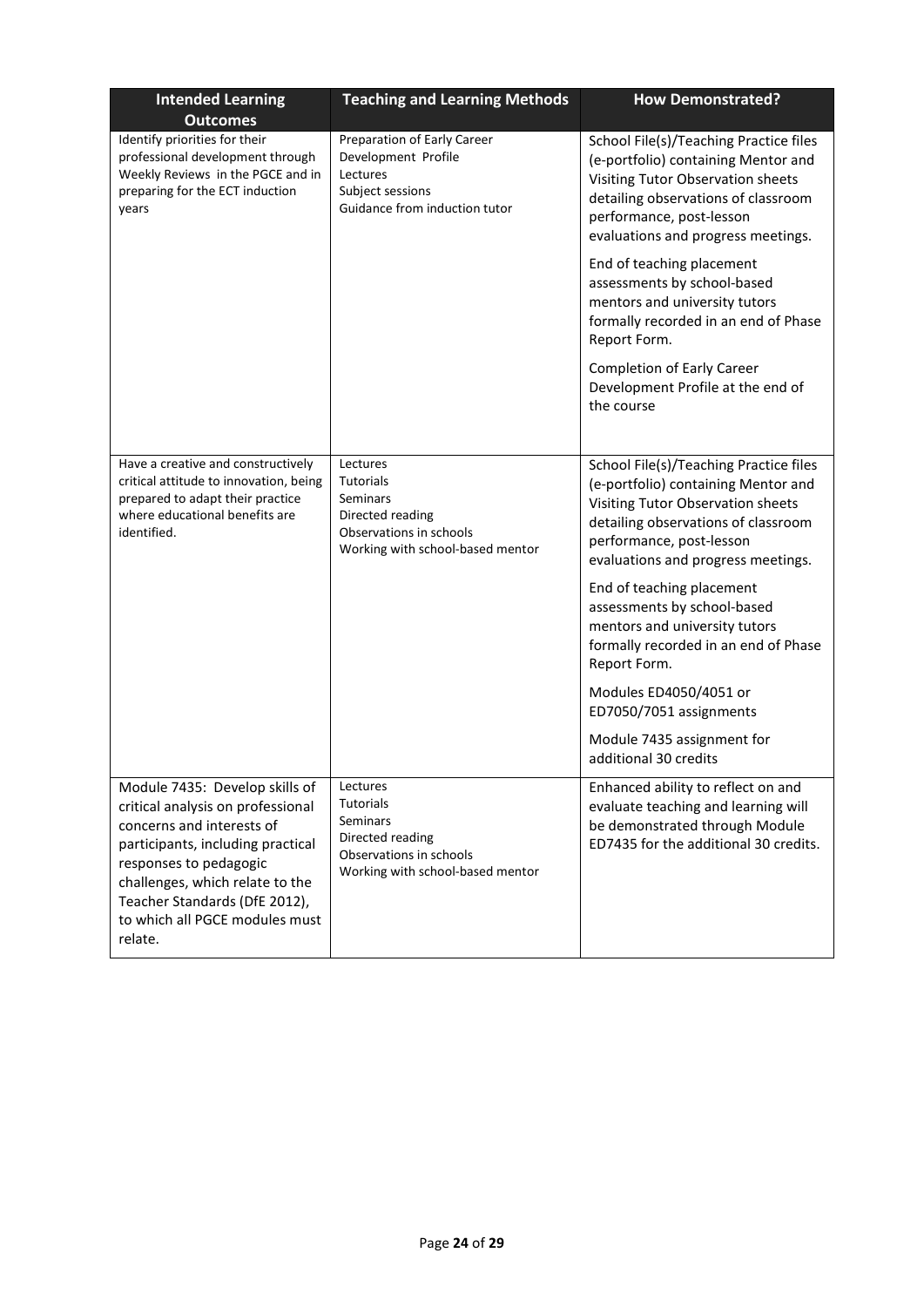### viii) Career management

| <b>Intended Learning</b><br><b>Outcomes</b> | <b>Teaching and Learning Methods</b>                                                                                                                                                                                                                                 | <b>How Demonstrated?</b>                                                                                                                                                                                                                                                                                                                                                         |
|---------------------------------------------|----------------------------------------------------------------------------------------------------------------------------------------------------------------------------------------------------------------------------------------------------------------------|----------------------------------------------------------------------------------------------------------------------------------------------------------------------------------------------------------------------------------------------------------------------------------------------------------------------------------------------------------------------------------|
| Demonstrate a commitment to<br>CPD.         | Accessing web-based advice for<br>managing learning and early career<br>development<br>Inputs on how to prepare for job<br>applications and interviews<br>Lecture on the Induction Year: roles,<br>responsibilities and expectations<br>Tutorials (IAP and progress) | School File(s)/Teaching Practice files<br>(e-portfolio) containing Mentor and<br>Visiting Tutor Observation sheets<br>detailing observations of classroom<br>performance, post-lesson<br>evaluations and progress meetings.<br>End of teaching placement<br>assessments by school-based<br>mentors and university tutors<br>formally recorded in an end of Phase<br>Report Form. |

### **10. Special features**

This is a professional programme, governed by the requirements of the DfE and subject to frequent change, sometimes at short notice. The programme is also subject to frequent inspection by OfSTED. These special features are represented principally in Modules (level 6) ED4052, ED4053, but completion of Modules ED4050, ED4051 or ED7050, ED7051 at least at level 6 is required (see Appendix 1 below).

It is expected that all students will attempt level 7 Module ED7050 above [ED7050]. After marking of the ED7050 assignments (mid-February) a review of all students takes place. Some students may opt to submit for Level 6 only. Where there is concern about a student, a review will take place and a recommendation made to the Panel of Examiners. A definitive list of level 7 students is agreed with the Graduate Office in the third week of March in each year.

In addition to modules ED7050/7051, an additional module (see section 15 below) is offered to recognise and enhance the quality of the students' engagement in reflective practice (Module ED7435).

24 weeks (120 days) of teaching practice are required in this programme, which are divided into the two modules (please see Appendix 1, middle column):

ED4052 Professional School Experience 1 & 2 (Semester 1 & 2)

ED4053 Professional School Experience 2 (Semester 2)

These modules require the demonstration of practical teaching skills to a sufficient level against the DfE teaching standards (DfE, 2012).F

The programme is offered in partnership with local school groups using a framework laid down by the Department for Education. This programme format is characterised by school-based practical training in partnership with academic development through involvement of higher education institutions. The majority of the taught elements of the programme are delivered at the University by tutors, with support from school based colleagues.

The University of Leicester is responsible for the marking and moderation of Level 7 assignments. University tutors (including associate tutors) deliver taught sessions that relate to the academic writing and research of the Level 7 modules: ED7050/7051/7435.

#### **11. Indicators of programme quality**

- External Examiner reports
- Internal Consultant Meetings with students/staff/mentors
- Subject/Professional Strand Evaluations and Annual Programme Monitoring Reviews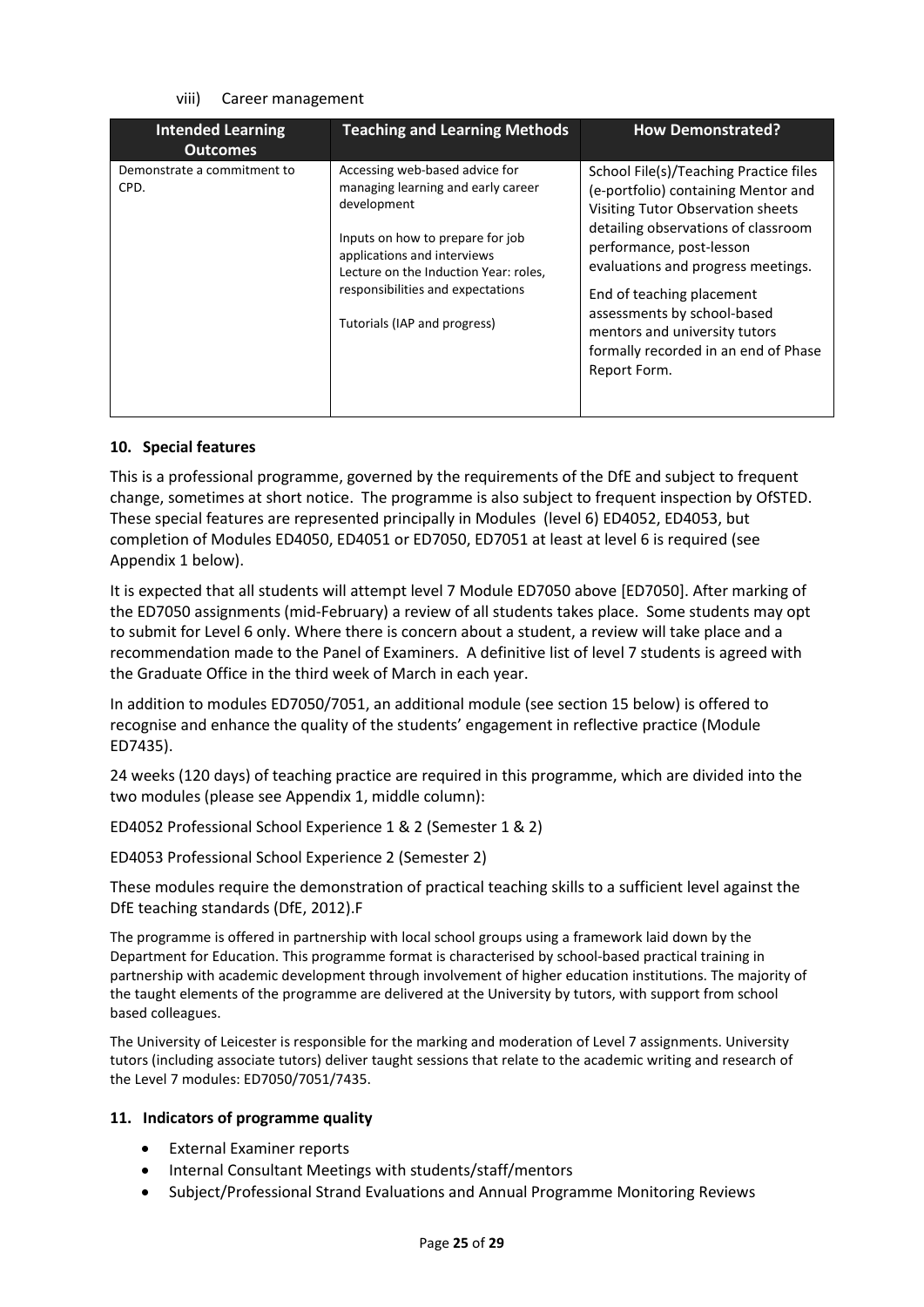- Student/ School based tutor evaluations
- End of course evaluations
- Annual Development Reviews
- Partnership Management Group
- OfSTED reports
- Match to DfE Teachers' Standards (DfE, 2012), regularly reviewed and updated. Matching the programme specification to the standards is a requirement for recognition as an initial teacher education provider.

### **12. Criteria for award and classification**

This programme follows the standard scheme of taught postgraduate award and classification set out i[n Senate Regulations](http://www.le.ac.uk/senate-regulations) – see the version of *Senate Regulation 6 governing taught postgraduate programmes of study* relevant to year of entry.

Due to the professional nature of the programme, it is not practice to award pass, merit and distinction awards. Instead, the following awards apply.

| <b>Exit Award</b>                                         | Level   | Detail                                                                                                                                                                                                                      |
|-----------------------------------------------------------|---------|-----------------------------------------------------------------------------------------------------------------------------------------------------------------------------------------------------------------------------|
| Postgraduate Certificate in Education                     | Level 7 | Student achieves level 7 in the following modules:<br>ED7050, ED7051 and passes ED4052 & ED4053<br>ED7435 is an addition 30 credits and does not<br>contribute to the exit award                                            |
| Postgraduate Certificate in<br><b>Educational Studies</b> | Level 7 | Student achieves level 7 in the following modules:<br>ED7050, ED7051 but does not pass ED4052 &<br>ED4053 and is therefore not awarded QTS<br>ED7435 is an addition 30 credits and does not<br>contribute to the exit award |
| Professional Graduate Certificate in<br>Education         | Level 6 | Student achieves level 6 in the following modules<br>ED4050 & ED4051 and passes ED4052 &ED4053<br>and so is awarded QTS                                                                                                     |

### **13. Progression points**

As defined i[n Senate Regulations](http://www.le.ac.uk/senate-regulation6) - refer to the version of *Senate Regulation 6 governing taught postgraduate programmes of study* relevant to year of entry.

Progression Point 1 is in February/March (a Panel of Examiners is convened). The first progression point requires students to pass the first assignment module at either Level 7 (ED7050, 50% and above) or Level 6 (ED4050, 40-49%) and to have completed their Phase 1 & 2 placement (Module 4052), with sufficient progress towards meeting the Teacher Standards (DfE, 2012). A Panel of Examiners is held to consider these modules in February.

For module ED4052 students must successfully complete the first semester school placement(s) (Module ED4052), assessed in relation to DfE expectations (DfE 2012), and showing evidence of sufficient progress towards meeting the Teacher Standards.

Progression Point 2 is in May/June, (a Panel of Examiners is convened). This requires students to pass the second assignment (ED7051/ED4051) at either Level 7 or 6 and successfully meet the DfE teaching standards.

For module ED4053, the third teaching practice requires students to **meet** the Teachers' Standards. Where a candidate is assessed as not meeting the minimum standards for QTS, the Panel may recommend either: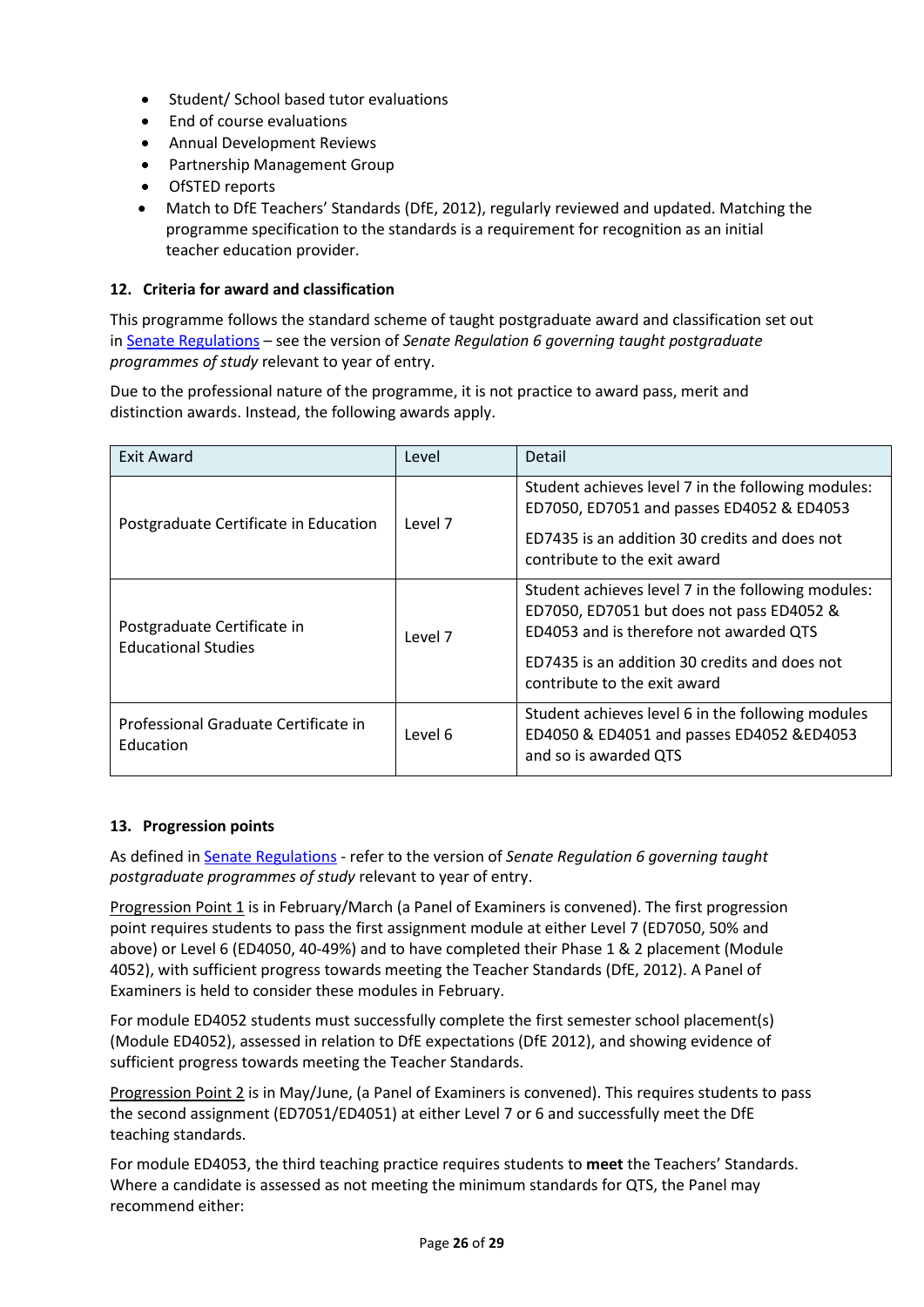- The extension of the assessment period of the placement, or:
- The termination of the teaching placement.

### **14. Rules relating to re-sits or re-submissions**

As defined i[n Senate Regulations](http://www.le.ac.uk/senate-regulation6) - refer to the version of *Senate Regulation 6 governing taught postgraduate programmes of study* relevant to year of entry.

In modules ED7050/7051, if the student receives an assignment mark of 40-49% they have the option to accept this mark and pass the first assignment at Level 6, or they may resubmit the assignment and attempt to gain 50%, thereby moving forward with a Level 7 pass. This does not apply to ED7435.

### **15. External Examiners reports**

The details of the External Examiner(s) for this programme and the most recent External Examiners' reports for this programme can be found at [exampapers@Leicester](https://exampapers.le.ac.uk/) [log-in required]

### **16. Additional features** (e.g. timetable for admissions)

The programme includes the opportunity for students to complete a total of 90 credits, with module ED7435 (see Appendix 2 final entry) offering an additional 30 credits.

The module recognises the contribution that reflective practice makes to the development of the students' pedagogic literacy. An outline of Module ED7435, which leads to the securing of 90 Level 7 points in the PGCE year, is presented in Table 3 below.

Table 3: overview of additional module to allow for 90 credits in the PGCE

### **ED 7435: Reflective Practice in Education**

This module is designed to enable participants to develop transferable skills by engaging in critical analysis of practice and reflection about their developments in education during school-based field work. Its design allows for flexible responses to the professional concerns and interests of participants, including practical responses to pedagogic challenges, which relate to the Teacher Standards (DfE, 2012). Issues considered in the module include reflective practice, curriculum development, change in education, case studies of learning, impact studies exploring the impact of teaching on learning in the classroom, legislation, policy developments in England, official reports or from developments in teaching and educational research and assessment for learning.

The following will be undertaken by each student and must be passed in accordance with Senate regulation 6: *reflective record and portfolio.*

5000-word submission, for example: a reflective record including evidence of critical reflection on the outcomes of directed tasks, policy analyses, pupil data analysis (anonymised), with a structured portfolio of evidence, including reference to policy and research in relation to the participants' use of theory and practice in the classroom. This assessment element will represent a distillation from the participant's field work experience in schools, drawing on their s and subject-directed tasks, and could include: brief, critical policy analysis, systematic analysis of impact data; reflections on school policies; case studies of learning.

**Titles:** negotiable with tutors to focus on issues covered in the participant's school-based work.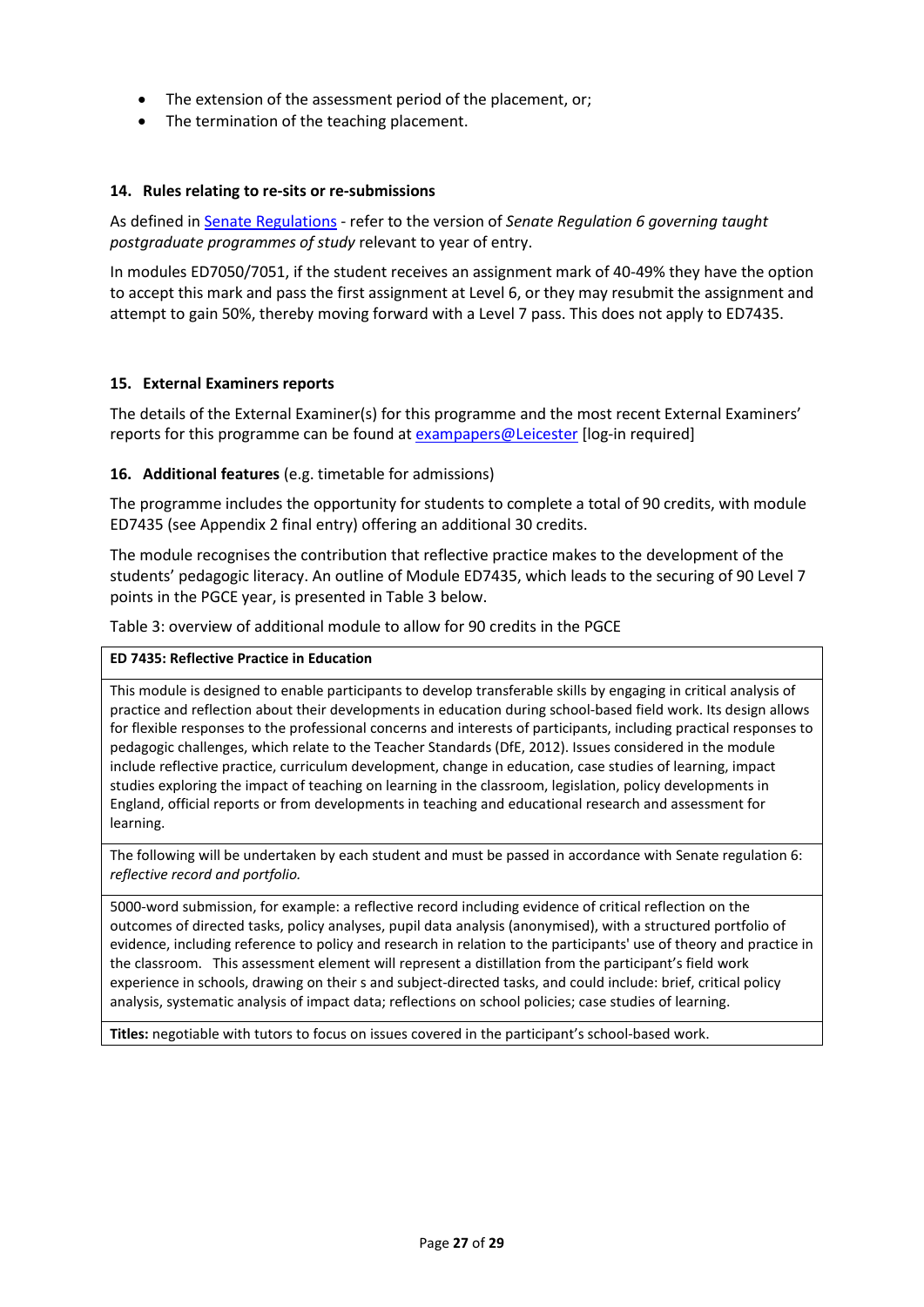

# **Programme Specification (Postgraduate) FOR ENTRY YEAR:** Choose an item.

**Date created:** Click or tap here to enter text. **Last amended:** Click or tap to enter a date. **Version no.** Choose an item.

### **Appendix 1: Programme structure (programme regulations)**

The University regularly reviews its programmes and modules to ensure that they reflect the current status of the discipline and offer the best learning experience to students. On occasion, it may be necessary to alter particular aspects of a course or module.

### **Updates to the programme**

| Academic year affected | <b>Module Code(s)</b> | Update |
|------------------------|-----------------------|--------|
|                        |                       |        |

### Postgraduate Certificate in Education

### **Credit breakdown**

| <b>Status</b>        | <b>Year long</b>   | Semester 1         | Semester 2         | <b>Other delivery</b><br>period |
|----------------------|--------------------|--------------------|--------------------|---------------------------------|
| Core taught          | Choose an<br>item. | 30 credits         | 30 credits         | Choose an<br>item.              |
| Optional             | Choose an<br>item. | Choose an<br>item. | 30 credits         | Choose an<br>item.              |
| Dissertation/project | Choose an<br>item. | Choose an<br>item. | Choose an<br>item. | Choose an<br>item.              |

60 credits in total for the award and an additional 30 credits for the optional module.